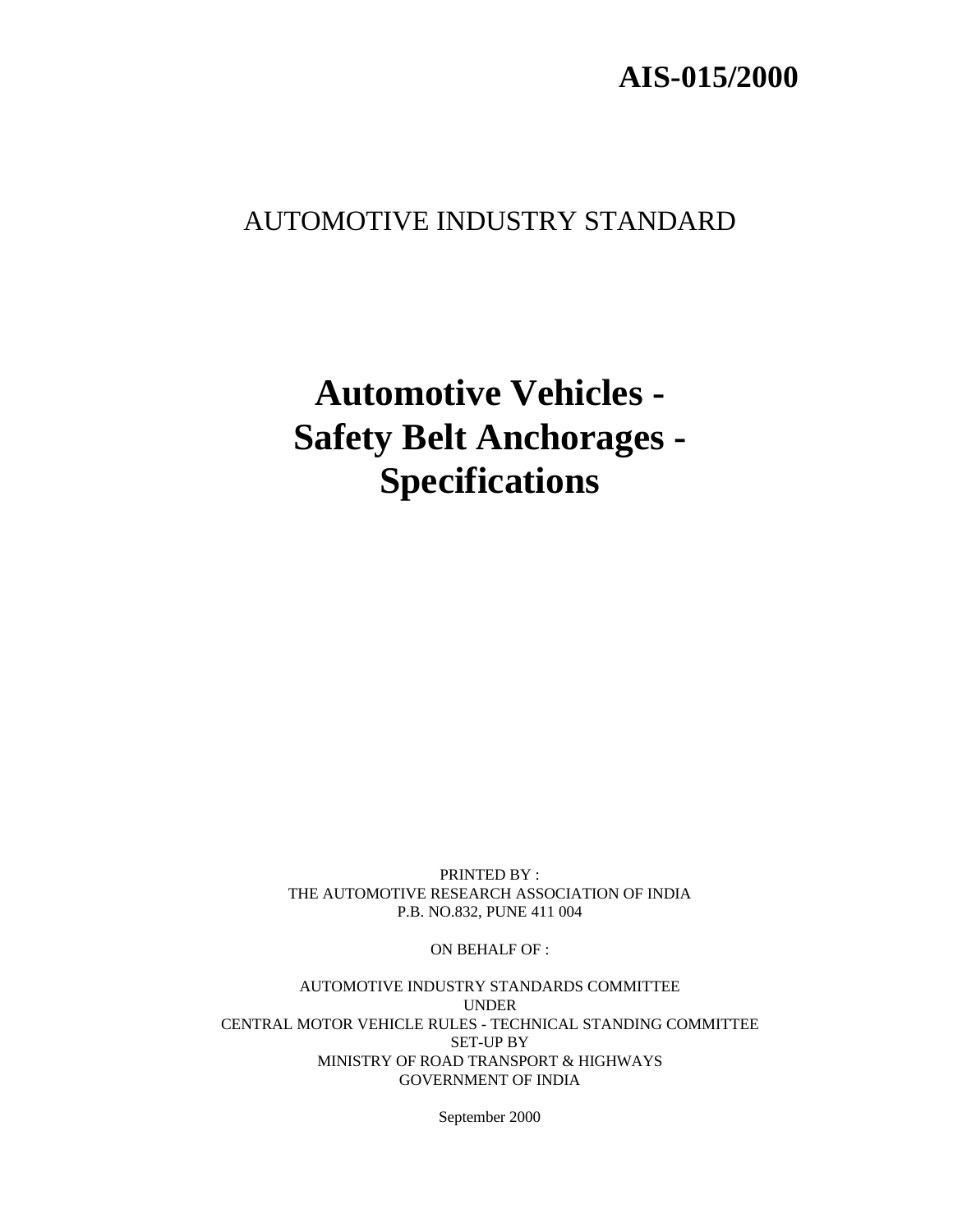# Status chart of the Standard to be used by the purchaser for updating the record

| Sr.<br>No. | Corr-<br>igenda. | Amend-<br>ment | <b>Revision</b> | <b>Date</b> | <b>Remark</b> | Misc. |
|------------|------------------|----------------|-----------------|-------------|---------------|-------|
|            |                  |                |                 |             |               |       |
|            |                  |                |                 |             |               |       |
|            |                  |                |                 |             |               |       |
|            |                  |                |                 |             |               |       |
|            |                  |                |                 |             |               |       |
|            |                  |                |                 |             |               |       |
|            |                  |                |                 |             |               |       |

**General Remarks :**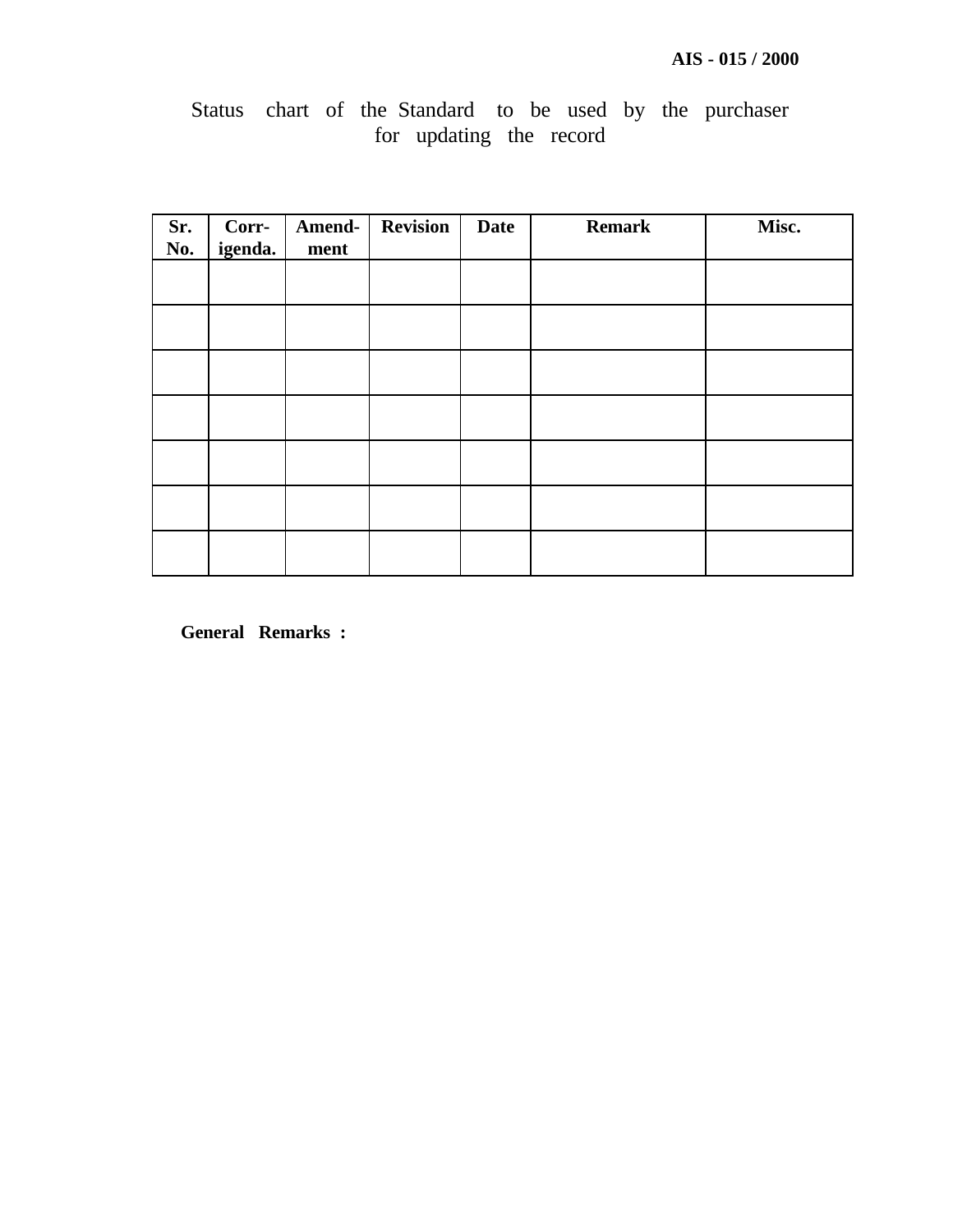### **Introduction**

The Automotive Industries Standards Committee (AISC) functions under the guidance of CMVR Technical Standing Committee. AISC is setup to assist the Automotive Industry as well as Government of India in the preparation of new standards and review of the existing standards. ARAI acts as the Secretariat for AISC.

Seats, seat belts, seat belt anchorages, etc., are safety critical items for the passenger in case of sudden acceleration/deceleration and accidents. Further, seats and their design, mounting, etc., constitute substantially to the ride comfort of the vehicle users. Presently there are no Indian standards or CMVR covering the seats and related items. AISC identified these as one of the priority items and a series of standards are being drafted by a Panel. This standard is one of them.

Seat belts have become mandatory fitments on front seats of M and N categories of vehicles from April 1994 in India. Seat belt without a proper anchorage does not serve any purpose. Hence, it is necessary to have a standard for safety belt anchorages. This standard fulfils the above requirement.

The Panel responsible for preparation of the standard is given in Annexure-II.

Annexure-III gives the list of the members of AISC.

**\*\*\*\*\*\*\*\*\*\***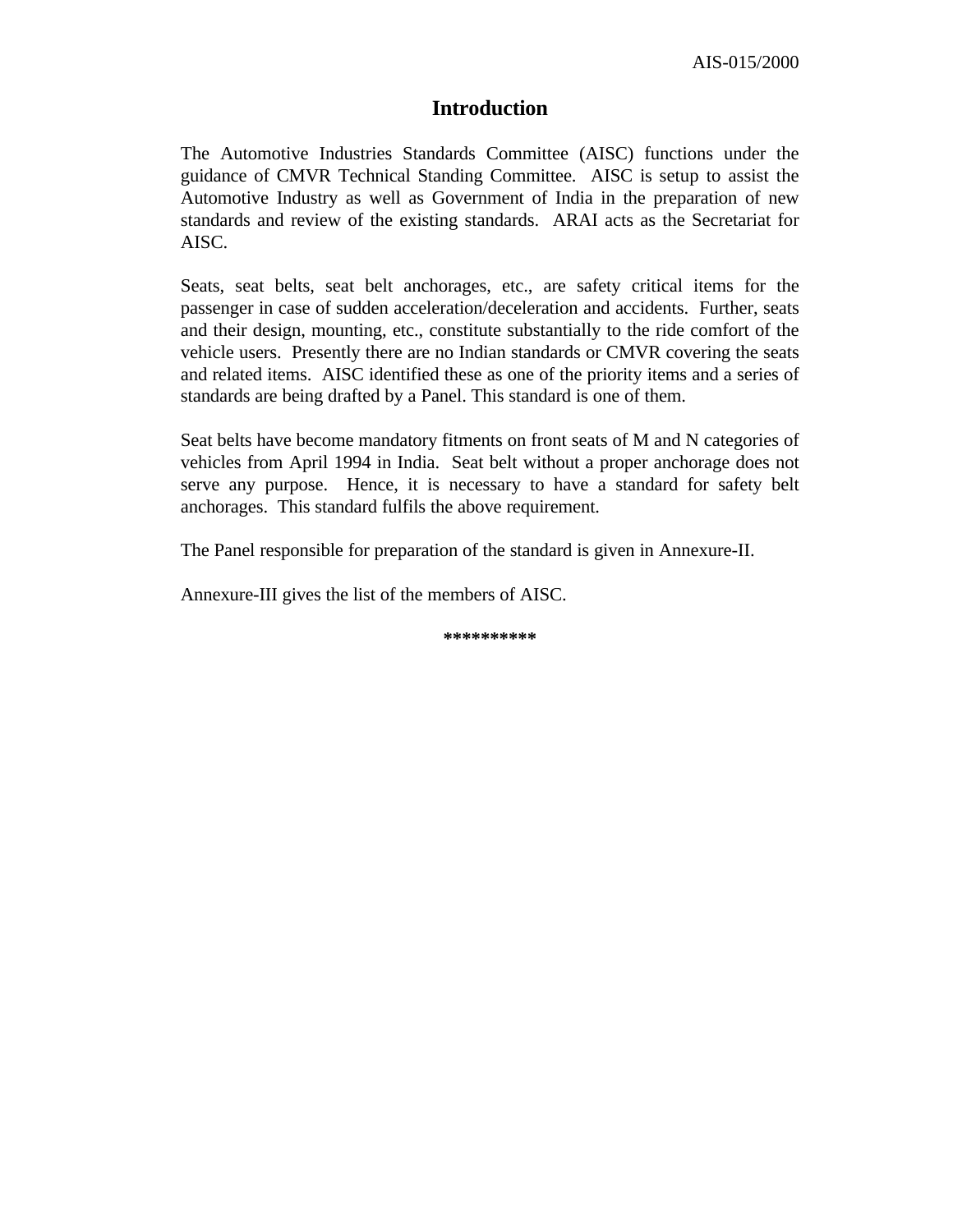## **Automotive Vehicles : Safety Belt Anchorages - Specifications**

#### **1. SCOPE**

- 1.1 This standard specifies the requirements of safety belt anchorages viz., minimum numbers, their locations, static strength to reduce the possibility of their failure during accidental crashes for effective occupant restraint and the test procedures.
- 1.2 This standard applies to the anchorages of safety belts for adult occupants of forward-facing or rearward facing seats in vehicles of categories M and N as defined in IS:14272 (Part-1):1995.

#### **2. REFERENCES**

- 2.1 The following Indian Standards are necessary adjunct to this standard:
- 2.1.1 IS:13749-1993 Automotive Vehicles Determination of H-Point method of Test.
- 2.1.2 IS:14272 (Part-1):1995 Automotive Vehicles Types Terminology

#### **3. DEFINITIONS**

For the purposes of this standard,

- 3.1 **Approval of a Vehicle** means the approval of a vehicle type with anchorages for given types of safety-belts.
- 3.2 **Vehicle Type** means a category of power-driven vehicles which do not differ in such essential respects as the dimensions, lines and materials of components of the vehicle structure or seat structure to which the anchorages are attached.
- 3.3 **Belt Anchorage** means the parts of the vehicle structure or the seat structure or any other part of the vehicle to which the safety belt assemblies are to be secured.
- 3.4 **Safety Belt** (or 'seat belt' or 'belt'**)** means an arrangement of straps with a securing buckle, adjusting devices and attachments which is capable of being anchored to a vehicle and designed to diminish the risk of injury to its wearer, in the event of collision or abrupt vehicle deceleration, by limiting the mobility of the wearer's body. Such an arrangement is generally referred to as a 'belt assembly', a term also embracing any device for energy absorption or belt retraction.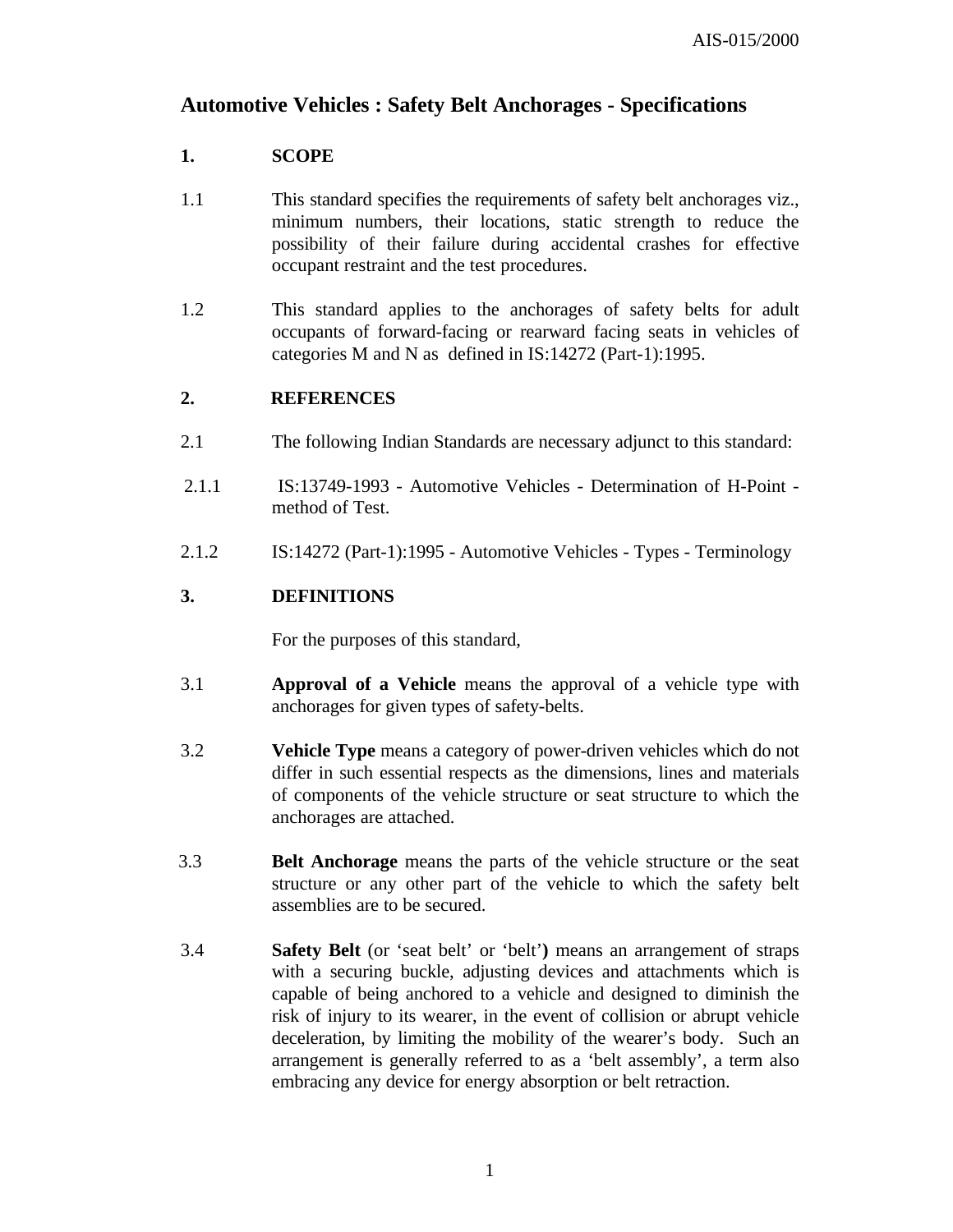- 3.5 **Strap Guide** means a device which alters the lie of the strap in relation to the wearer of the belt assembly.
- 3.6 **Effective Belt Anchorage** means the point used to determine conventionally (as specified in para 4.4) the angle of each part of the safety belt in relation to the wearer i.e. the point to which a strap would need to be attached to provide the same lie as the intended lie of the belt when worn, and which may or may not be the actual belt anchorage depending on the configuration of the safety belt hardware at its attachment to the belt anchorage.
- 3.6.1 eg., in the case;
- 3.6.1.1 where a safety belt incorporates a rigid part which is attached to a lower belt anchorage, either fixed or free to swivel, the effective belt anchorage for all the positions of the seat adjustment is the point where the strap is attached to that rigid part;
- 3.6.1.2 where a strap guide is used on the vehicle or seat structure, the middle point of the guide at the place where the strap leaves the guide on the belt wearer's side, shall be considered as the effective belt anchorage; and,
- 3.6.1.3 where the belt runs directly from the wearer to a retractor attached to the vehicle or seat structure without an intervening strap guide, the effective belt anchorage shall be considered as being the intersections of the axis of the reel for storing the strap with the plane passing through the centre line of the strap on the reel;
- 3.7 **Floor** means the lower part of the vehicle body-work connecting the vehicle side walls. In this context, this includes ribs, swages and possibly other reinforcements, even if they are below the floor, such as longitudinal and transverse members;
- 3.8 **Seat** means a structure which may or may not be integral with the vehicle structure complete with trim, intended to seat one adult person. The term covers both an individual seat or part of a bench seat intended to seat one person;
- 3.9 **Front Passenger Seat** means any seat where the H point measured in the foremost position of the seat in question is in or in front of the vehicle transverse plane through the driver R-point.
- 3.10 **Group of Seats** means either a bench-type seat, or seats which are separate but side by side (i.e., with the foremost anchorages of one seat in line with or forward of the rearmost anchorages and in line with or behind the foremost anchorages of another seat ) and accommodate one or more seated adult person;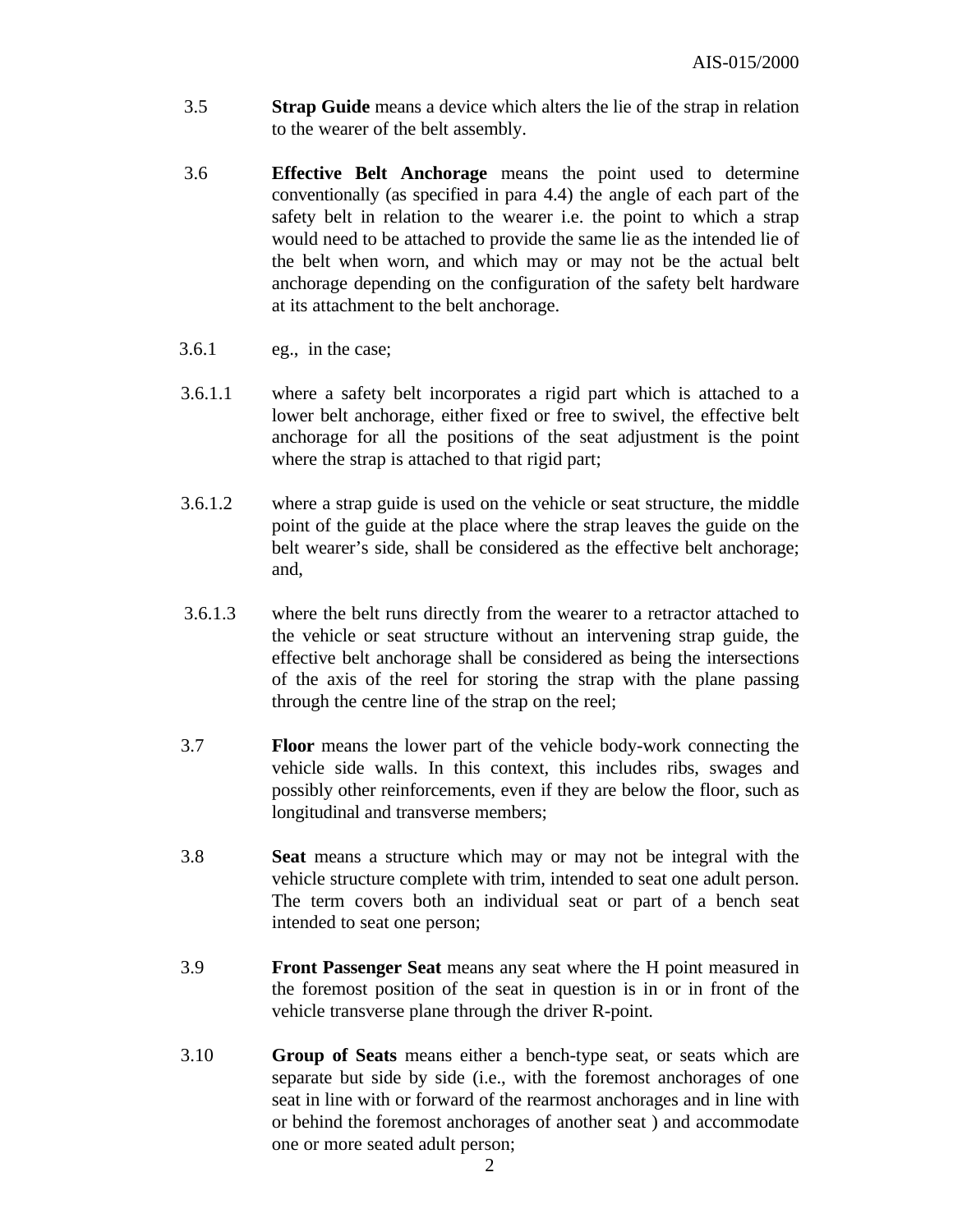- 3.11 **Bench Seat** means a structure complete with trim, intended to seat more than one adult person.
- 3.12 **Folding Seat** means an auxiliary seat intended for occasional use which is normally folded.
- 3.13 **Seat Type** means a category of seats which do not differ in such essential respects as :
- 3.13.1 the shape, dimensions and materials of the seat structure,
- 3.13.2 the type and dimensions of the adjustment systems and all locking systems,
- 3.13.3 the type and dimensions of the belt anchorages on the seat, of the seat anchorage and of the affected parts of the vehicle structure.
- 3.14 **Normal Seating Position** means seating position to which the seat is designed to sit as defined by the vehicle manufacturer.
- 3.15 **Outboard Seat** means forward facing seat next to the side doors/side walls of body shell.
- 3.16 **Outboard Seating Position** means the seating position near to the side doors/side walls of the shell of the vehicle in case of bench seat.
- 3.17 **Seat Anchorage** means the system by which the seat assembly is secured to the vehicle structure, including the affected parts of the vehicle structure.
- 3.18 **Adjustment System** means the device by which the seat or its parts can be adjusted to a position suited to the morphology of the seated occupant; this device may, in particular, permit
- 3.18.1 longitudinal displacement;
- 3.18.2 vertical displacement;
- 3.18.3 angular displacement;
- 3.19 **Displacement System** means a device enabling the seat or one of its parts to be displaced or rotated without a fixed intermediate position, to permit easy access to the space behind the seat concerned ;
- 3.20 **Locking System** means any device ensuring that the seat and its parts are maintained in any position of use and the seat relative to the vehicle.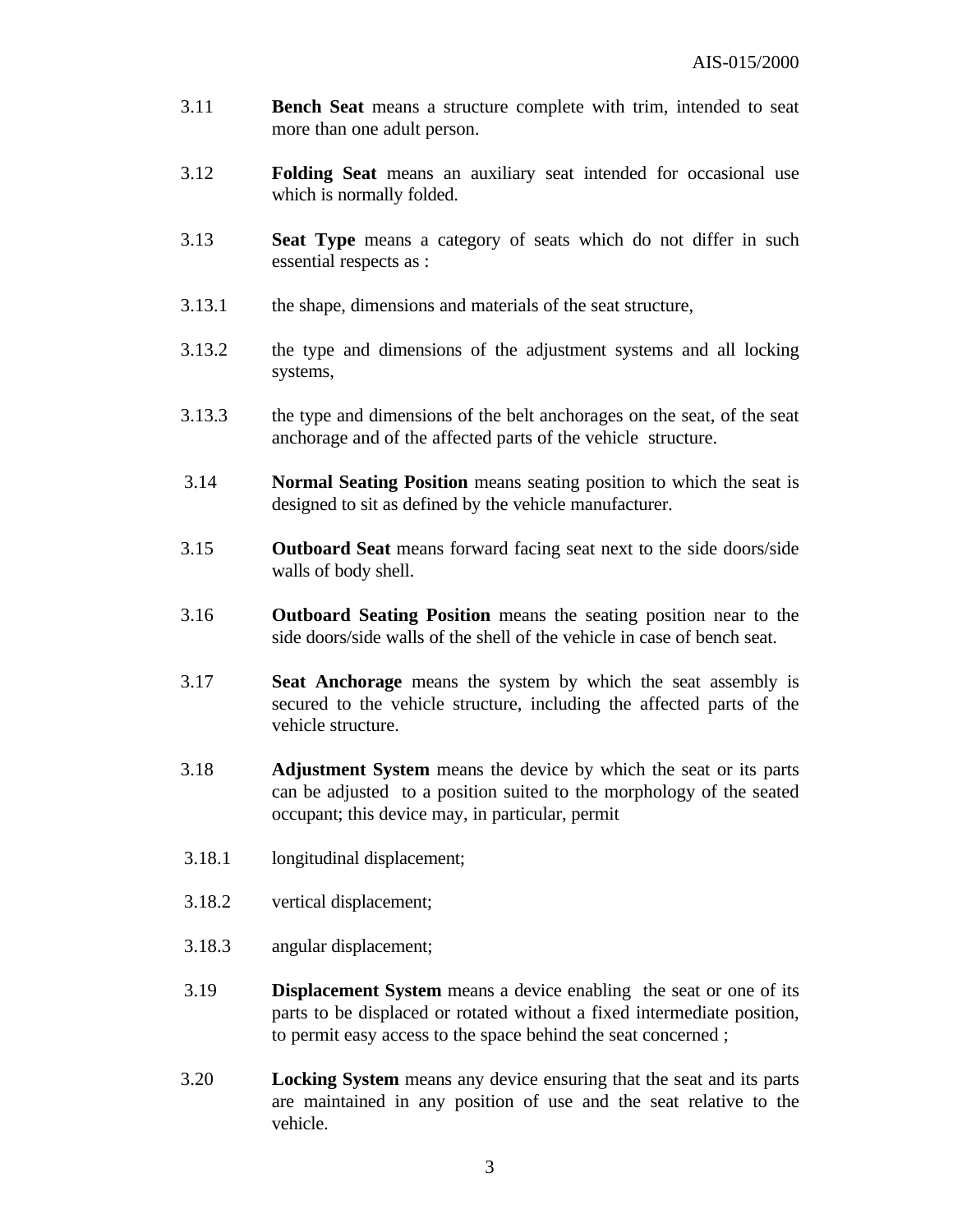- 3.21 **H Point** represents the pivot centre of torso and the occupant in the seated position in the passenger compartment. It is measured with the manikin described in Indian Standard IS:13749-1993 "Automotive Vehicles : Seats : 'H' Point Measurement" (Ref. Fig.1).
- 3.22 **R Point** or the seating reference point is the design point defined by the manufacturer which has co-ordinates determined in relation to the vehicle structure and corresponds to the theoretical positions of the point of torso/legs rotation for the lowest and the rearmost normal driving position or position of use given to each seat provided by the vehicle manufacturer (Ref. Fig.1).
- 3.23 **Torso Angle** means the inclination of the seat back in relation to the vertical.
- 3.24 **Actual Torso Angle** means the angle formed by the vertical through the H point with reference to the torso line of the human body represented by the manikin described in the Indian Standard IS:13749- 1993 "Automotive Vehicles : Seats : 'H' Point Measurement".
- 3.25 **Design Torso Angle** means the angle prescribed by the manufacturer which determines the seat back angle for the lowest and most rearward normal driving position or position of use given to each seat by the vehicle manufacturer.
- 3.26 **Torso Reference Line** of the manikin is a straight line passing through the joint between the leg and the pelvis and the theoretical joint between the neck and thorax (Ref. Fig.1).
- 3.27 **Reference Zone** means the space between two vertical longitudinal planes, 400 mm and symmetrical with respect to the H point and defined by rotation from the vertical to the horizontal of the head form apparatus. This consists of a spherical head, 165 mm in diameter, and an arrangement by which the dimensions from the pivotal point of the hip to the top of head sphere is continuously adjustable between 736 mm and 840 mm. This should be set to a maximum length of 840 mm and positioned for each seating position for which the manufacturer has made provision as given below :
- 3.27.1 In the case of sliding seats
- 3.27.1.1 at the H Point, and
- 3.27.1.2 at a point situated horizontally 127 mm forward of the H Point and either at a height resulting from the variation in the height of the H Point caused by a forward shift of 127 mm or of 19 mm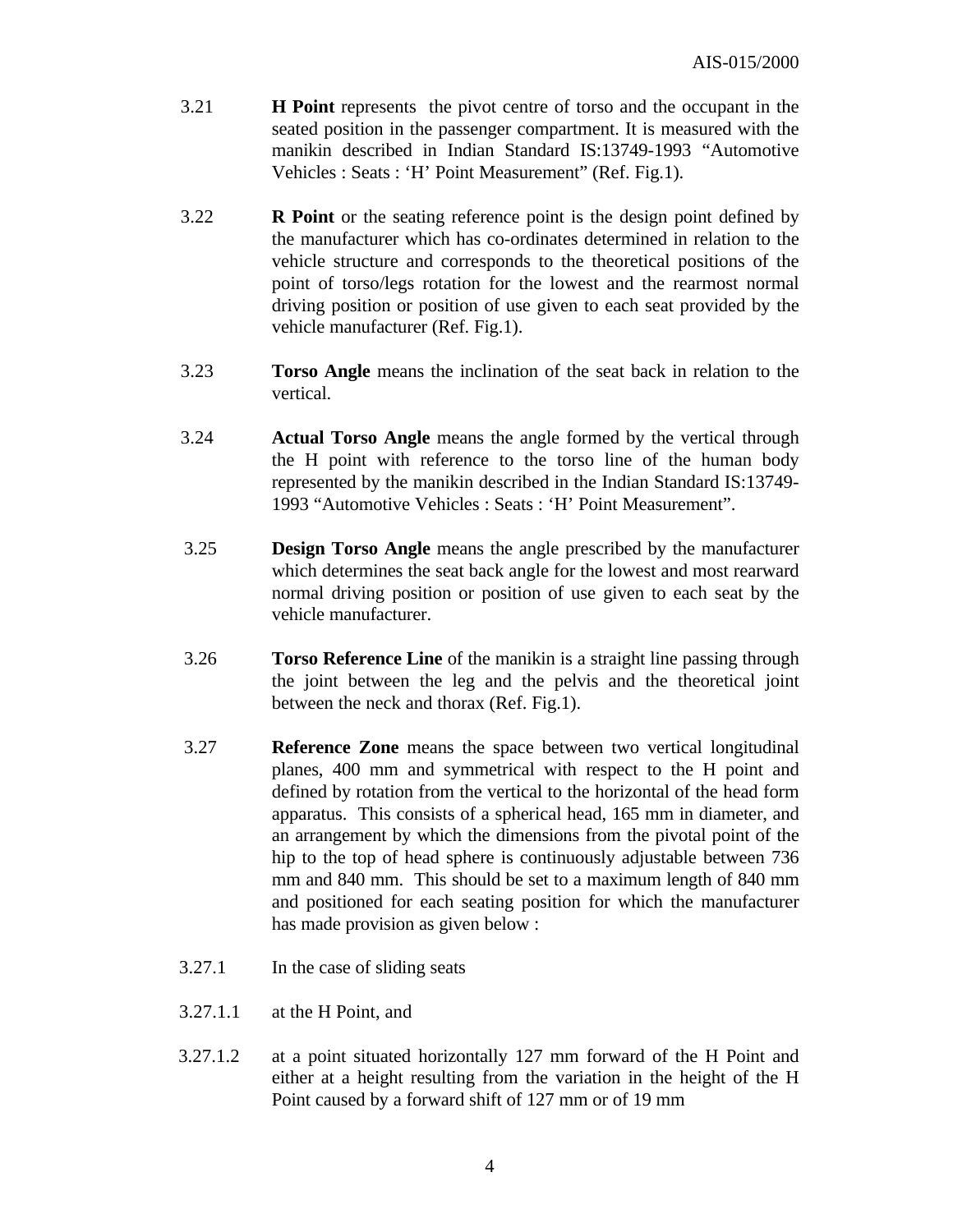- 3.27.2 In the case of non-sliding seats :
- 3.27.2.1 at the H Point of the seat considered

#### **4. SPECIFICATIONS**

#### **4.1 General Specifications**

- 4.1.1 Anchorages for safety belt shall be so designed, made and situated as to
- 4.1.1.1 enable the installation of a suitable safety belt. The belt anchorages of the front outboard positions shall be suitable for safety belts incorporating a retractor and pulley taking into consideration in particular the strength characteristics of the belt anchorages, unless the manufacturer supplies the vehicle equipped with other type of safety belts which incorporate retractors. If the anchorages are suitable only for particular types of safety belts, it should be clearly indicated.
- 4.1.1.2 reduce to a minimum the risk of the belt's slipping when worn correctly;
- 4.1.1.3 reduce to a minimum the risk of strap damage due to contact with sharp rigid parts of the vehicle or seat structures;
- 4.1.1.4 enable the vehicle, in normal use, to comply with the provisions of this standard;
- 4.1.1.5 for anchorages which take up different positions to allow persons to enter the vehicle and to restrain the occupants, the specifications shall apply to the anchorages in the effective restraint position.
- 4.2 The vehicle manufacturer should provide to the test agency all the relevant information/specifications of the anchorages in the format provided in Annexure-I.

#### **4.3 Minimum Number of Belt Anchorages To Be Provided**

4.3.1 For the front seats of vehicles in category M and category N, two lower belt anchorage and one upper belt anchorage shall be provided. However, for front central seats, two lower belt anchorages shall be considered sufficient where the wind screen is located outside the reference zone defined in para 3.27 As regards the belt anchorages, the windscreen is considered to be a part of the reference zone if it is capable of entering into contact with the test apparatus according to the method described in para 3.27.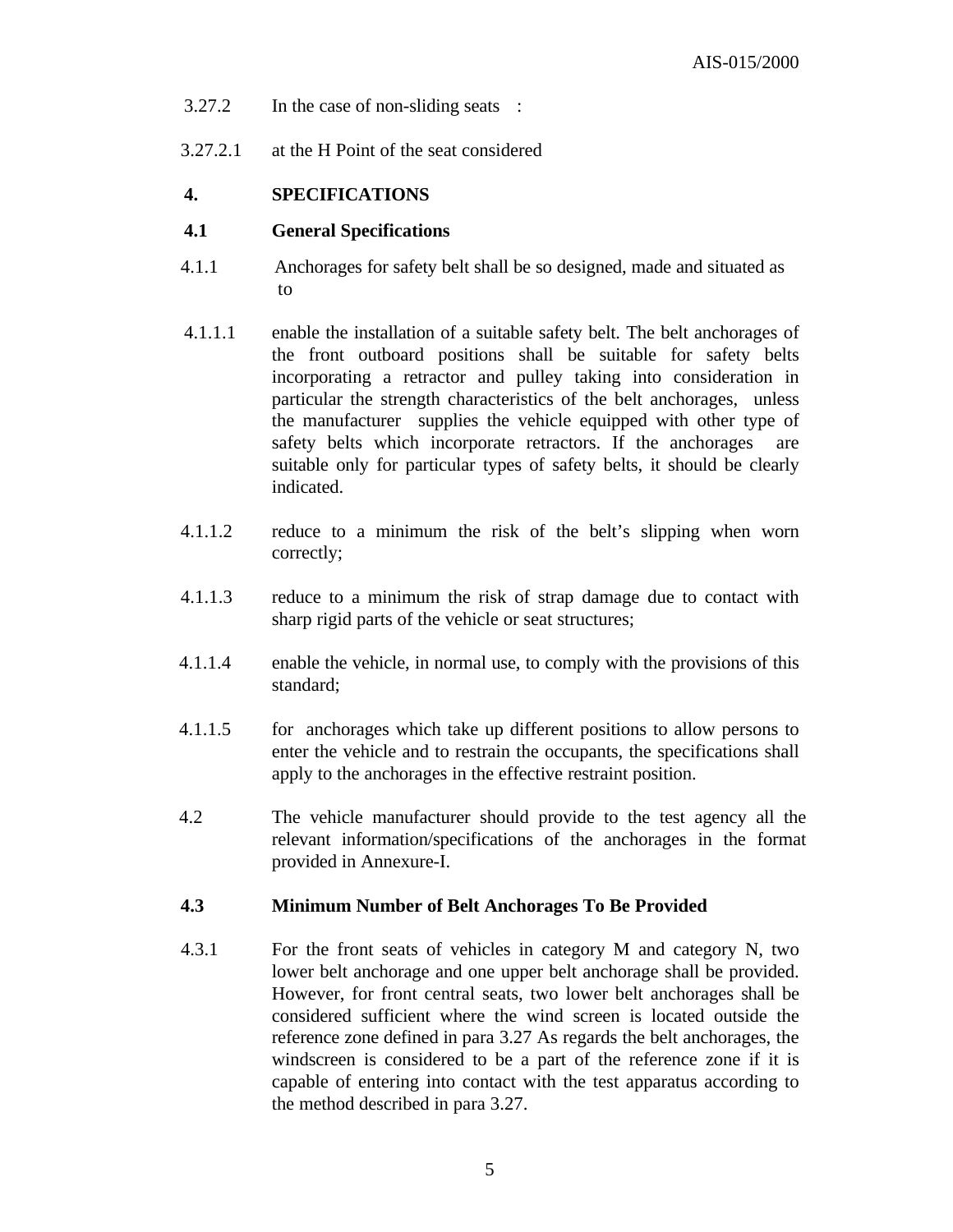- 4.3.2 However, for outboard seating positions, other than front, of vehicles of category  $M_1$ , two lower anchorages are allowed, where there exists a passage between a seat and the nearest side-wall of the vehicle intended to permit access of passengers to other parts of the vehicle. A space between a seat and the side-wall is considered as a passage if the distance between that side-wall, with all doors closed and a vertical longitudinal plane passing through the centre line of the seat concerned, measured at the R-point position and perpendicularly to the median longitudinal plane of the vehicle is more than 500 mm.
	- 4.3.3 The minimum number of safety belt anchorages for rearward facing seats in all locations is two lower anchorages.
	- 4.3.4 If seat belts are provided by the vehicle manufacturer as original equipment fitment for the other out-board seats of the vehicle category M1, there should be two lower belt anchorages if only 2-point lap belts are provided and additionally one upper belt anchorage if 3-point belts are provided.
	- 4.3.5 If seat belts are provided by the vehicle manufacturer as original equipment fitment for the other seats in M1 category vehicle and all other non-protected seats in categories other than M1 as referred to in para 4.3.1, there shall be at least two lower belt anchorages.
	- 4.3.6 For folding seats and all the seats of any vehicle not covered by para 4.3.1, 4.3.2 or 4.3.3, no belt anchorages are required. However, if the vehicle is fitted with anchorages for such seats, the anchorages shall comply with the provisions of this standard. In this case, two lower anchorages shall be sufficient.
	- 4.3.7 In the case of the upper deck of a double-deck vehicle, the requirements for the centre front seating position shall apply also in the outboard front seating positions.

#### **4.4 Location of Belt Anchorages**

4.4.1 The specifications related to the areas of locations of effective belt anchorages are shown in Fig.1. The belt anchorages for any one belt may be located either wholly in the vehicle structure or in the seat structure or any other part of the vehicle or dispersed between these locations. Any one belt anchorage may be used for attaching the ends of two adjacent safety belts provided that the test requirements are met.

#### **4.4.2 Location of the Effective Lower Belt Anchorages**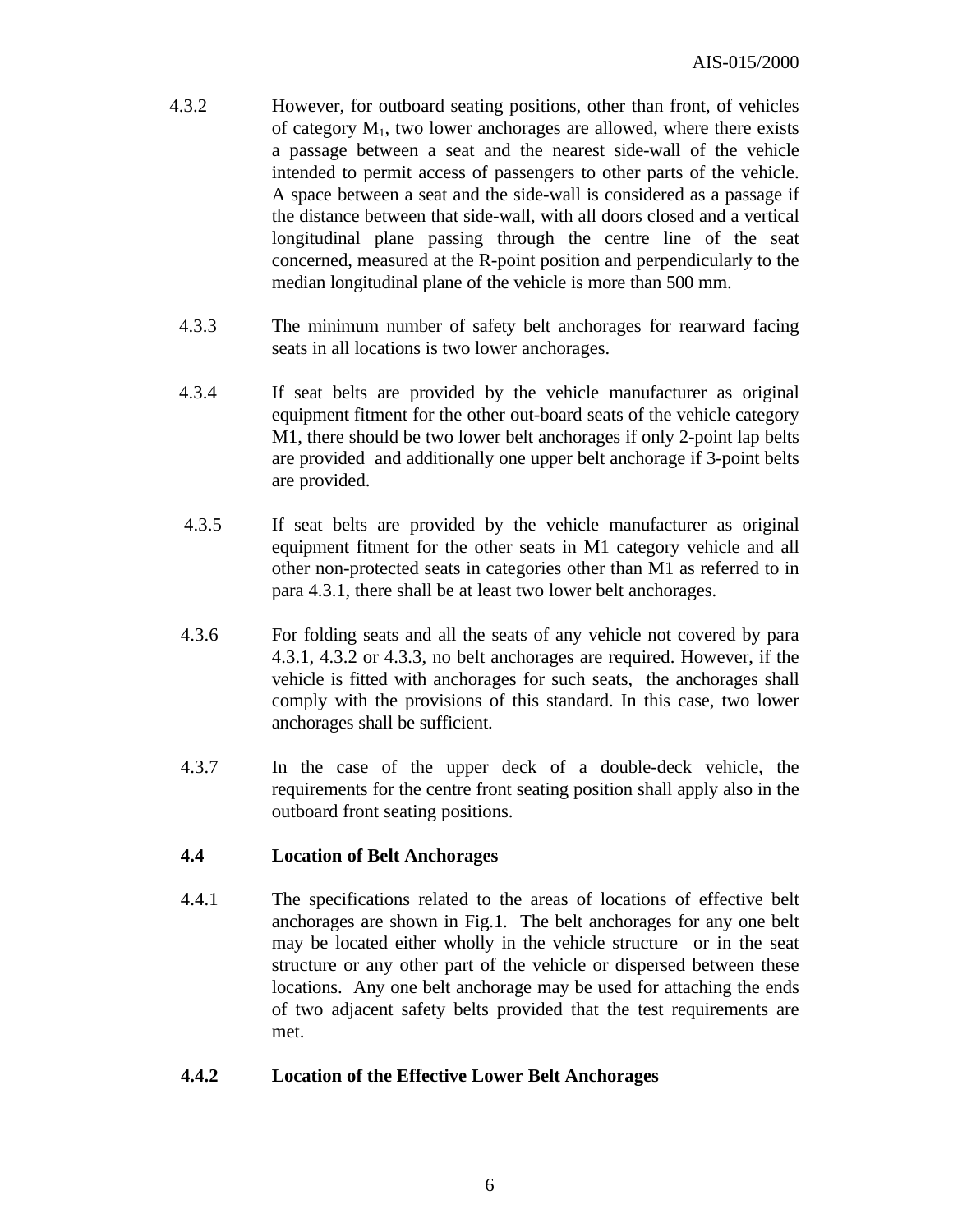4.4.2.1 Point L<sub>1</sub> and L<sub>2</sub> are the lower effective belt anchorages. The angles  $\infty_1$ and  $\infty_2$  are respectively the angles between a horizontal plane and planes perpendicular to the median longitudinal plane of the vehicle and passing through point H and the point  $L_1$  and  $L_2$ .

#### **4.4.2.2 Front Seats, Vehicle Category M<sup>1</sup>**

In motor vehicles of category  $M_1$ , the angle  $\infty_1$  (other than buckle side) shall be within the range of 30 to 80 degrees and the angle  $\infty_2$  (buckle side) shall be within the range of 45 to 80 degrees. Both angle requirements shall be valid for all normal travelling positions of the front seats, Where at least one of the angles  $\infty_1$  and  $\infty_2$  is constant (e.g. anchorage fixed at the seat) in all normal positions of use, its value shall be  $60 \pm 10^{\circ}$ . In the case of adjustable seats with an adjusting device as described in para 3.18. with a seatback angle of less than  $20^{\circ}$ (see figure 1), the angle  $\infty_1$  may be below the minimum value (30<sup>o</sup>) stipulated above, provided it is not less than 20° in any normal position of use.

#### **4.4.2.3 Rear Seats, Vehicle Category M<sup>1</sup>**

In motor vehicles of category M<sub>1</sub>, the angles  $\infty_1$  and  $\infty_2$  shall be within the range of 30 to 80 degrees for all rear seats. If rear seats are adjustable, the above angles shall be valid for all normal travelling positions.

#### **4.4.2.4 Front Seats, Vehicle Categories Other Than M<sup>1</sup>**

In motor vehicles of categories other than M<sub>1</sub>, the angles  $\infty_1$  and  $\infty_2$ must be between 30 and 80 degrees for all normal travelling positions of the front seats. In the case of vehicles having a maximum vehicle mass not exceeding 3.5 tones and at least one of the angles  $\infty_1$  and  $\infty_2$ is constant in all normal positions of use (e.g. anchorage fixed at the seat), its value shall be  $60 \pm 10^{\circ}$ .

#### **4.4.2.5 Rear Seats and Special Front or Rear Seats, Vehicle Categories Other Than**  $M_1$

In vehicles of categories of other than  $M_1$ , in the case of :

- bench seats,
- adjustable seats (front and rear) with an adjusting device as described in para 3.18 with a seat back angle of less than  $20^{\circ}$  (Ref. Fig.1), and
- other rear seats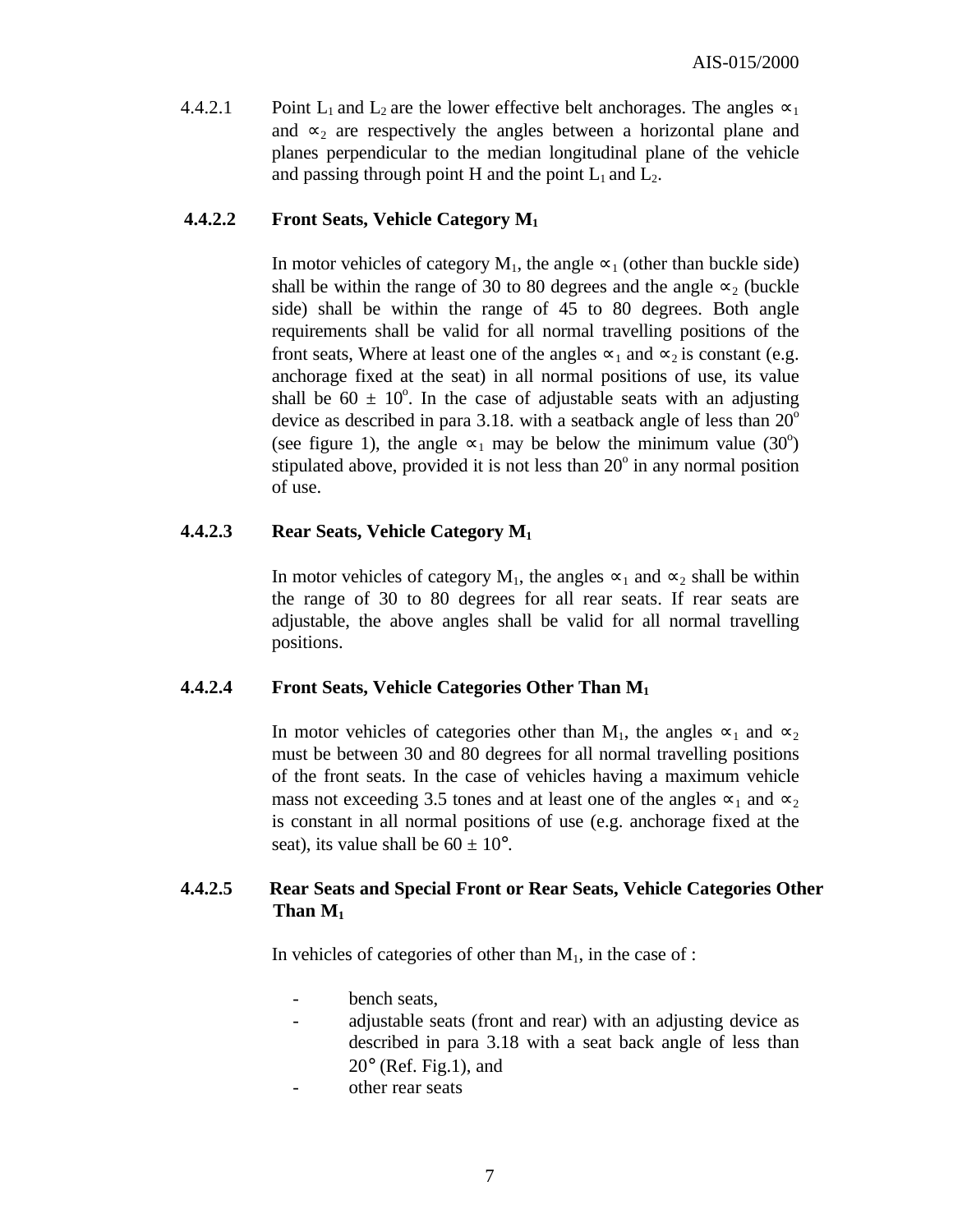angles  $\infty_1$  and  $\infty_2$  may be between 20° and 80° in any normal position of use. In the case of the front seats of vehicles having a maximum vehicle mass not exceeding 3.5 tons and at least one of the angles  $\infty_1$ and  $\infty_2$  is constant in all normal position of use (e.g. anchorage fixed at the seat), its value shall be  $60 \pm 10^{\circ}$ .

 In case of the seats, other than front seats, of the vehicle category M<sub>2</sub> and M<sub>3</sub>, the angles  $\infty_1$  and  $\infty_2$  shall be between 45° and 90° for all normal position of use.

4.4.2.6 The distance between the two vertical planes parallel to median longitudinal plane of the vehicle and passing through the two effective lower belt anchorages  $L_1$  and  $L_2$ , shall not be less than 350 mm. The median longitudinal plane of the seat shall pass between points  $L_1$  and  $L<sub>2</sub>$ , and shall be at least 120 mm from these points.

#### **4.4.3 Location of the Effective Upper Belt Anchorages (Fig.1)**

- 4.4.3.1 If a strap guide or similar device is used which affects the location of the effective upper belt anchorage, this location shall be determined in a conventional way by considering the position of the anchorage when the longitudinal centre line of the strap passes through a point  $J_1$ defined successively from the R point by the following three segments:
	- RZ : a segment of the reference line measured in an upward direction from R and 530 mm long;
	- ZX : a segment perpendicular to the median longitudinal plane of the vehicle, measured from point Z in the direction of the anchorage and 120 mm long;
	- XJ1: a segment perpendicular to the plane defined by segments RZ and ZX, measured in a forward direction from point X and 60 mm long;
- 4.4.3.2 Point  $J_2$  is determined by symmetry with point  $J_1$  about the longitudinal vertical plane passing through the reference line of the manikin positioned in the seat in question (described in para 3.26 and Fig.1).
- 4.4.3.3 Where a two-door configuration is used to provide access to both the front and rear seats and the upper anchorage is fitted to the "B" post, the system must be designed so as not to impede access to or egress from the vehicle.
- 4.4.3.4 S is the distance in millimetres of the effective upper belt anchorages from a reference plane P parallel to the longitudinal median plane of the vehicle defined as follows :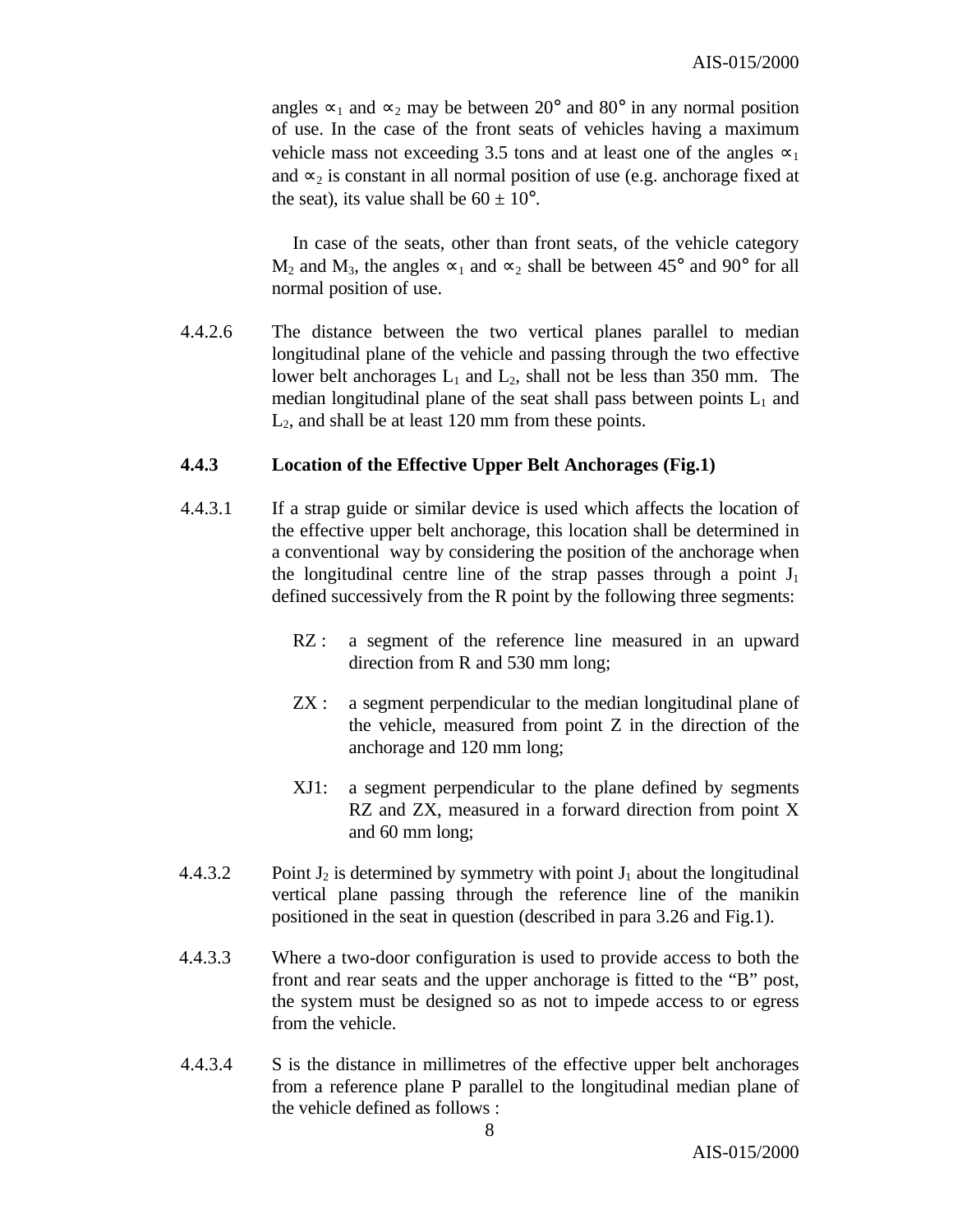- 4.4.3.4.1 If the seating position is well defined by the shape of the seat, the plane P shall be the median plane of this seat.
- 4.4.3.4.2 In the absence of a well defined position :
	- The plane P for the driver's seat is a vertical plane parallel to the median longitudinal plane of the vehicle which passes through the centre of the steering-wheel in the plane of the steeringwheel rim when the steering-wheel, if adjustable, is in its central position.
	- The plane P for the front outboard passenger shall be symmetrical with that of the driver.
	- The plane P for the rear outboard seating position shall be that specified by the manufacturer, on the condition that the following limits for distance A between the longitudinal median plane of the vehicle and plane P are respected :
		- \* A is equal or more than 200 mm if the bench seat has been designed to accommodate two passengers only;
		- \* A is equal or more than 300 mm if the bench seat has been designed to accommodate more than two passengers;
- 4.4.3.5 The effective upper anchorages shall lie below the plane FN, which runs perpendicular to the longitudinal median plane of the seat and makes an angle of 65° with the reference line. The angle may be reduced to 60° in the case of rear seats. The plane FN shall be so placed as to intersect the reference line at a point D such that  $DR = 315$  mm  $+ 1.8S$ . However, when  $S \le 200$  mm, then  $DR = 675$  mm.
- 4.4.3.6 The effective upper belt anchorage shall lie behind a plane FK, running perpendicular to the longitudinal median plane of the seat and intersecting the reference line at an angle of 120° at a point B such that  $BR = 260$  mm +S. Where  $S \ge 280$  mm. the manufacturer may use BR  $= 260$  mm  $+ 0.8$ S at his discretion.
- 4.4.3.7 The value of S shall not be less than 140 mm.
- 4.4.3.8 The effective upper belt anchorages shall be situated to the rear of a vertical plane perpendicular to the median longitudinal plane of the vehicle and passing through the R point as shown in Fig. 1.
- 4.4.3.9 Point C is a point situated 450 mm vertically above the R point. However, if the distance S as defined in para 4.4.3.4 is not less than 280 mm and the alternative formula  $BR = 260$  mm + 0.8S specified in para 4.4.3.6 is chosen by the manufacturer, the vertical distance between C and R shall be 500 mm. The effective upper belt anchorages shall be situated above the horizontal plane passing through the point C.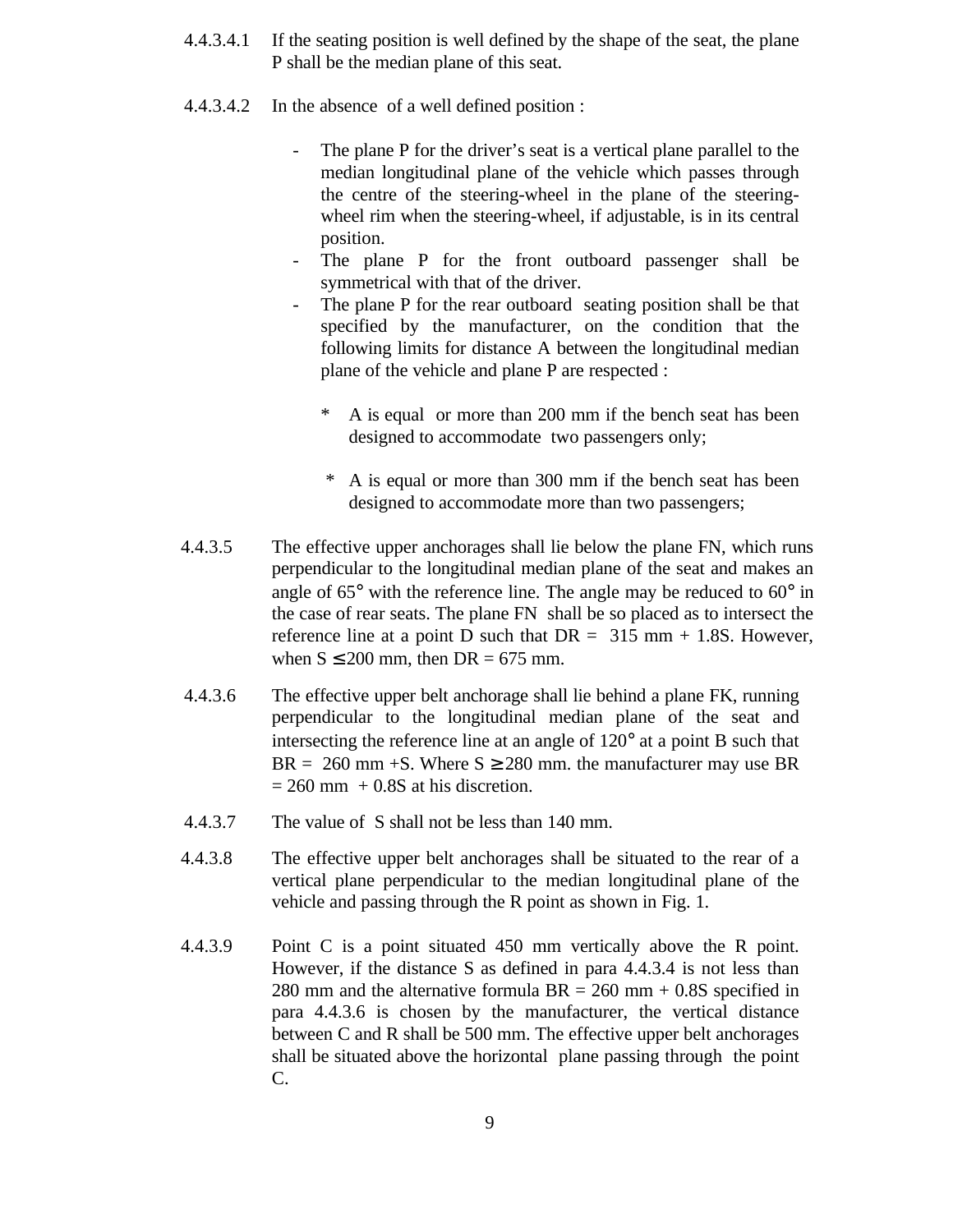- 4.4.3.10 In addition to the upper anchorage specified in para 4.4.3.1, other effective upper anchorages may be provided, if one of the following conditions is satisfied :
- 4.4.3.10.1 The additional anchorages comply with the requirements of para 4.4.3.1 to 4.4.3.9.
- 4.4.3.10.2 The additional anchorages can be used without the aid of tools, comply with the requirements of para 4.4.3.8 and 4.4.3.9 and are located in one of the areas determined by shifting the area shown in Fig.1, 80 mm upwards or downwards in a vertical direction.
- 4.4.3.11 The anchorage(s) is/are intended for a harness belt, complies/comply with the requirements laid down in para 4.4.3.9, if it lie(s) behind the transverse plane passing through the reference line and is/are located :
- 4.4.3.11.1 In the case of a single anchorage, within the area common to two dihedrals defined by the verticals passing through points  $J_1$  and  $J_2$  as defined in para 4.4.3.1 and whose horizontal sections are shown in Fig.2.
- 4.4.3.11.2 In the case of two anchorages, within whichever of the above defined dihedrals is suitable, provided that each anchorage is not more than 50 mm distant from the symmetrically-located, mirror-image position of the other anchorage about the plane P, as defined in para 4.4.3.4 of the seat in question.

#### **4.5 Strength of Anchorages**

- 4.5.1 Each anchorage shall be capable of withstanding the tests prescribed in para 5.3. and 5.4. Permanent deformation, including rupture or breakage, of any anchorage or surrounding area shall not constitute failure if the required force is sustained for the specified time during the test, the minimum spacing for the effective lower belt anchorages specified in para 4.4.2.6 and the requirement of para 4.4.3.9 for effective upper belt anchorages shall be met.
- 4.5.2 In vehicles where the above devices are used, the displacement and release systems which enable all the occupants to leave the vehicle shall be capable of being actuated manually after the tractive force has ceased.

#### **4.6 Dimensions of Threaded Anchorage Holes**

4.6.1 An anchorage shall have a threaded hole of 7/16 inch (20 UNF 2B).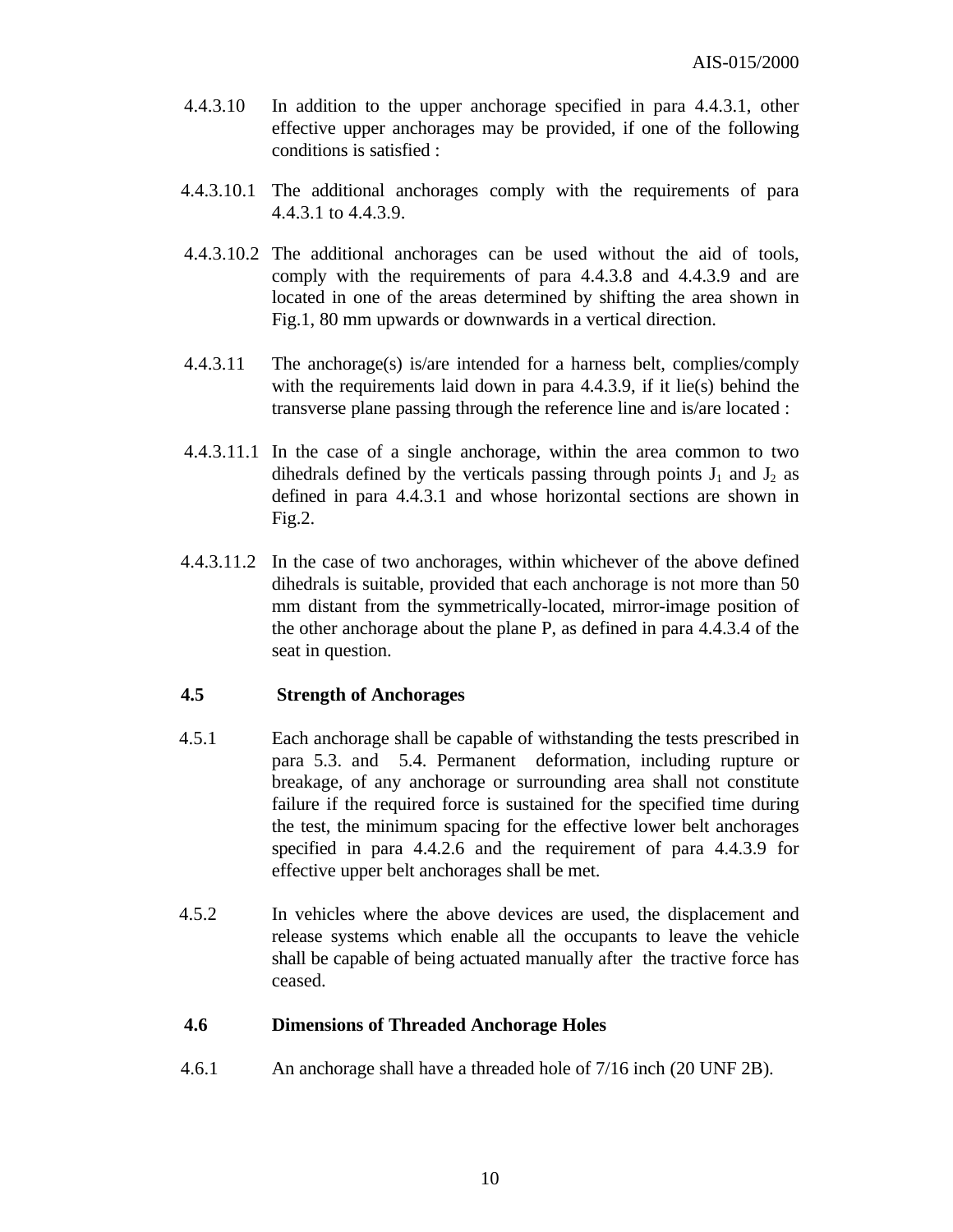- 4.6.2 If the vehicle is fitted by the manufacturer with safety belts which are attached to all anchorages prescribed for the seat in question, these anchorages need not meet the requirement set out in para 4.6.1, provided that they comply with the other provisions of this Standard. In addition, the requirement set out in para 4.6.1 shall not apply to additional anchorages which meet the requirement set out in para 4.4.3.11.
	- 4.6.3 It shall be possible to remove the safety belt without damaging the anchorage.

#### **5. TESTS**

#### **5.1 General**

- 5.1.1 At the request of the manufacturer, the tests may be carried out either on a vehicle structure or on a completely finished vehicle, with the windows and doors fitted or not and closed or not, and any fitting normally provided and likely to contribute to the rigidity of the vehicle structure fitted. The above should not violate the provisions of para 5.2.
- 5.1.2 The seats shall be fitted and placed in the position for driving or use chosen by the test agency to give the most adverse conditions with respect to the strength of the system. The position of the seats shall be stated in the report. The seat-back shall, if its inclination is adjustable, be locked as specified by the manufacturer or, in the absence of any such specification, in a position corresponding to an effective seatback angle as close as possible to  $25^{\circ}$  for vehicle of categories  $M_1$  and  $N_1$  and to 15 $\degree$  for vehicles of all other categories.
- 5.1.3 The tests may be restricted to the anchorages relating to only one seat or one group of seats on the condition that :
- 5.1.3.1 the anchorages concerned have the same structural characteristics as the anchorages relating to the other seats or group of seats; and
- 5.1.3.2 where such anchorages are fitted totally or partially on the seat or group of seats, the structural characteristics of the seat or group of seats are the same as those for the other seat or group of seats.

#### **5.2 Securing of the Vehicle**

 5.2.1 The method used to secure the vehicle during the test shall not be such as to strengthen the anchorages or the anchorage areas or to lessen the normal deformation of the structure.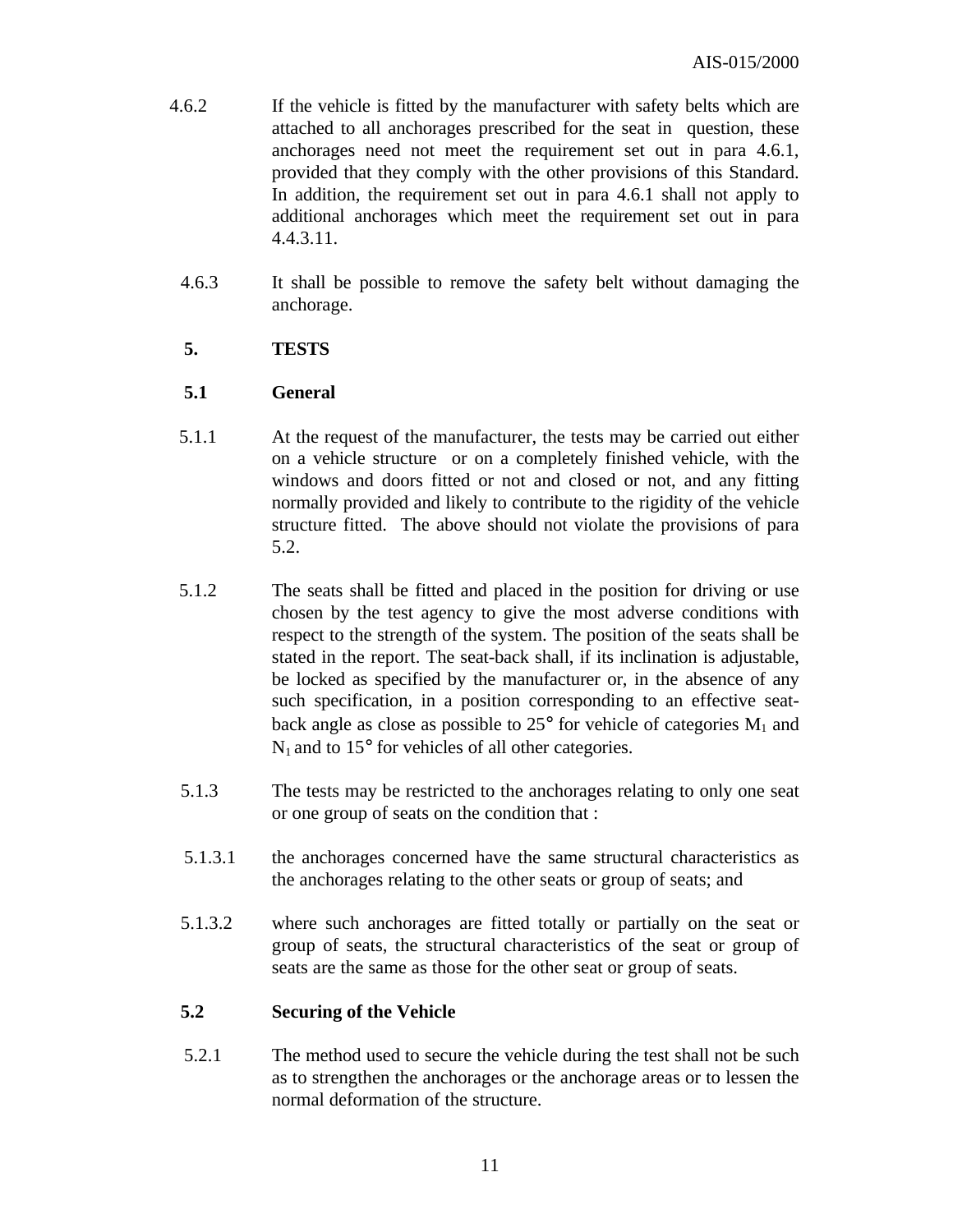- 5.2.2 A securing device shall be regarded as satisfactory if it produces no effect on an area extending over the whole width of the structure and if the vehicle or the structure is blocked or fixed in front at a distance of not less than 500 mm from the anchorage to be tested and held or fixed at the rear not less than 300 mm from that anchorage.
- 5.2.3 It is recommended that the structure should rest on supports arranged approximately in line with the axes of the wheels or, if that is not possible, in line with the point of attachment of the suspension.
- 5.2.4 If a securing method other than that prescribed in para 5.2.1 to 5.2.3 is used, evidence must be furnished that it is equivalent.

#### **5.3 General Specifications**

- 5.3.1 All the belt anchorages of the same group of seats shall be tested simultaneously. However, if there is a risk that non-symmetrical loading of the seats and/or anchorages may lead to failures, an additional test may be carried out with non-symmetrical loading.
- 5.3.2 The tractive force shall be applied in a forward direction at an angle of  $10^{\circ} \pm 5^{\circ}$  above the horizontal in a plane parallel to the median longitudinal plane of the vehicle.
- 5.3.3 Full application of the load shall be achieved in not more than 30 s. The belt anchorages must withstand the specified load for not less than 0.2 second.
- 5.3.4 The belt anchorages for seats for which upper belt anchorages are provided shall be tested under the following conditions :

#### **5.3.4.1 Front Outboard Seats**

- 5.3.4.1.1 The belt anchorages shall be submitted to the test prescribed in para 5.4.1. in which the loads are transmitted to them by means of a device reproducing the geometry of a three-point belt equipped with a retractor having a pulley or strap guide at the upper belt anchorage. In addition, if the number of anchorages is more than that prescribed in para 4.3 these anchorages shall be subjected to the test specified in para 5.4.5, in which the loads shall be transmitted to the anchorages by means of a device reproducing the geometry of the type of safety belt intended to be attached to them.
- 5.3.4.1.2 In the case where the retractor is not attached to the required outboard lower belt anchorage or in the case where the retractor is attached to the upper belt anchorage, the lower belt anchorages shall also be submitted to the test prescribed in para 5.4.3.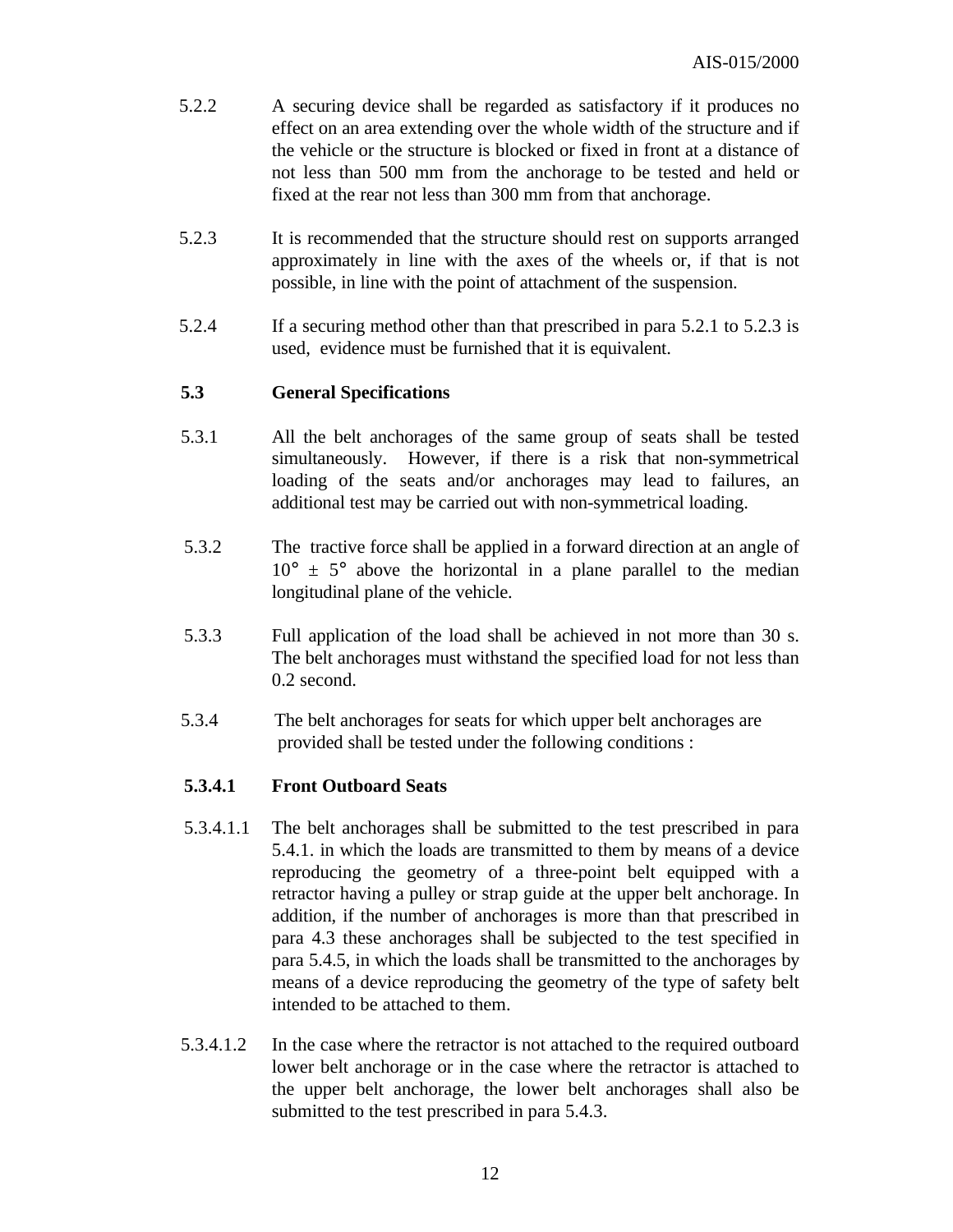5.3.4.1.3 In the above case the tests prescribed in para 5.4.1 and 5.4.3 can be performed on two different structures if the manufacturer so requests.

#### **5.3.4.2 Rear Outboard Seats and All Centre Seats**

The belt anchorages shall be subjected to the test prescribed in para 5.4.2. in which the loads are transmitted to them by means of a device reproducing the geometry of a three point safety belt without a retractor, and to the test prescribed in para 5.4.3. in which the loads are transmitted to the two lower belt anchorages by means of a device reproducing the geometry of a lap belt. The two tests can be performed on two different structures if the manufacturer so requests.

- 5.3.4.3 When a manufacturer submits his vehicle with safety-belts, the corresponding belt anchorages may, at the request of the manufacturer, be submitted only to a test in which the loads are transmitted to them by means of a device reproducing the geometry of the type of belts to be attached to these anchorages.
- 5.3.5 If no upper belt anchorages are provided for the rear outboard seats and the centre seats, the lower belt anchorages shall be submitted to the test prescribed in para 5.4.3. in which the loads are transmitted to these anchorages by means of a device reproducing the geometry of a lap belt.
- 5.3.6 If the vehicle is designed to accept other devices which do not enable the straps to be directly attached to belt anchorages without intervening sheaves, etc. or which require belt anchorages supplementary to those mentioned in para 4.2, the safety belt or an arrangement of wires, sheaves, etc. representing the equipment of the safety belt, shall be attached by such a device to the belt anchorages in the vehicle and the belt anchorages shall be subjected to the tests prescribed in para 5.4 as appropriate.
- 5.3.7 A test method other than those prescribed in para 5.3 may be used, but evidence must be furnished that it is equivalent.

#### **5.4 Test Specifications**

#### **5.4.1 Test in Configuration of a Three-Point Belt Incorporating a Retractor having Pulley or Strap Guide at the Upper Belt Anchorage**

 5.4.1.1 A special pulley or guide for the wire or strap appropriate to transmit the load from the traction device, or the pulley or strap guide supplied by the manufacturer shall be fitted to the upper belt anchorage.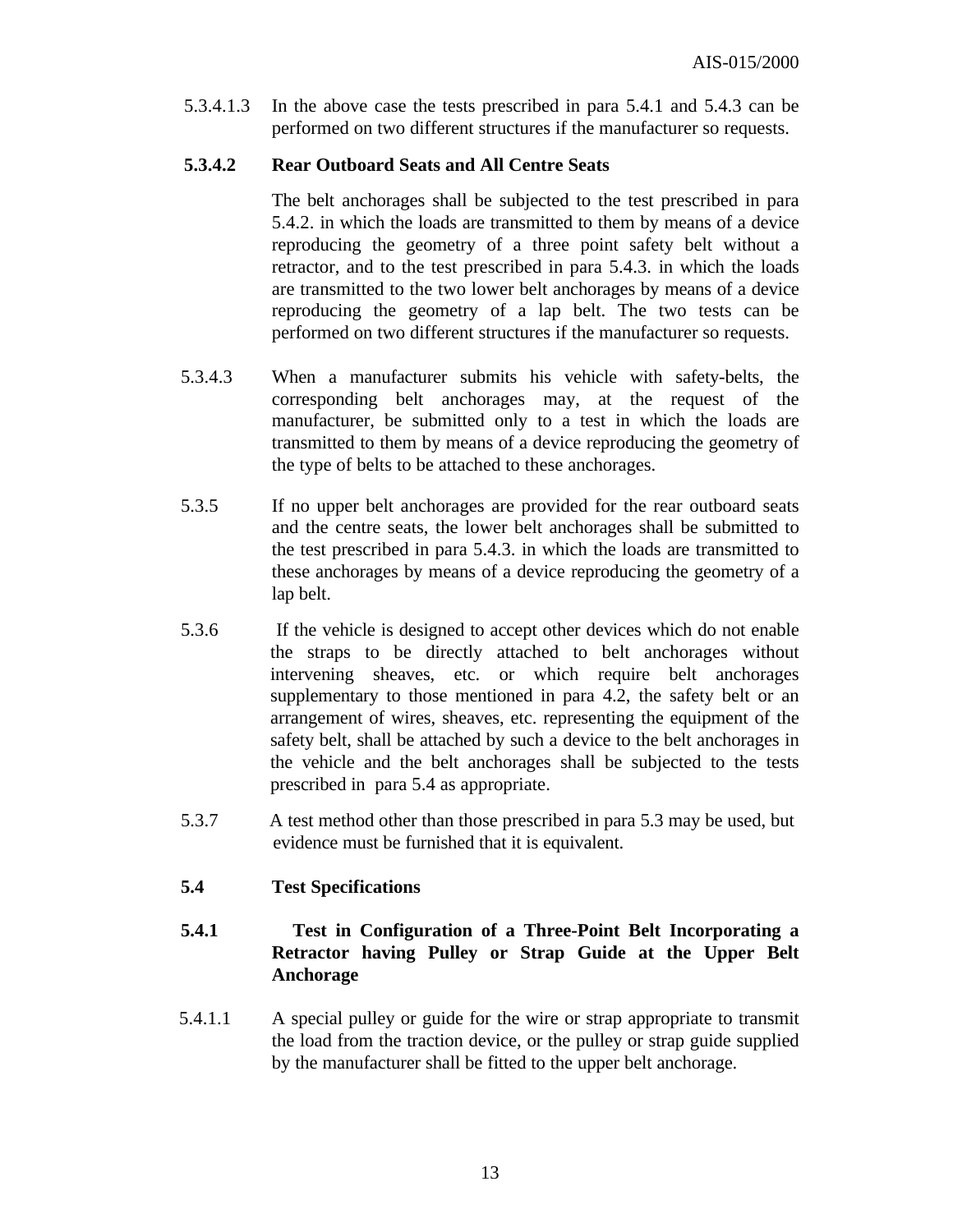- 5.4.1.2 A test load of 1350 daN  $\pm$  20 daN shall be applied to a traction device (see Fig.3) attached to the belt anchorages of the same belt, by means of a device reproducing the geometry of the upper torso strap of such a safety belt, in the case of vehicle of categories  $M_1$  and  $N_1$ . The test load shall be 675 daN  $\pm$  20 daN for categories M<sub>2</sub> and N<sub>2</sub> and 450 daN  $\pm$  20 daN for M<sub>3</sub> and N<sub>3</sub>.
- 5.4.1.3 At the same time, a tractive force of 1350 daN  $\pm$  20 daN shall be applied to a traction device (see Fig.4) attached to the two lower belt anchorages, in the case of vehicle of categories  $M_1$  and  $N_1$ . The test load shall be 675 daN  $\pm$  20 daN for categories M<sub>2</sub> and N<sub>2</sub> and 450 daN  $\pm$  20 daN for categories M<sub>3</sub> and N<sub>3</sub>.

#### **5.4.2 Test in Configuration of a Three Point Belt Without Retractor or with a Retractor at the Upper Belt Anchorage**

- 5.4.2.1 A test load of 1350 daN  $\pm$  20 daN shall be applied to a traction device (see Fig.3) attached to the upper belt anchorage and to the opposite lower belt anchorage of the same belt, using, if supplied by the manufacturer, a retractor fixed at the upper belt anchorage, in the case of vehicle of categories  $M_1$  and  $N_1$ . The test load shall be 675 daN  $\pm$ 20 daN for categories  $M_2$  and  $N_2$  and 450 daN  $\pm$  20 daN for categories  $M_3$  and  $N_3$ .
- 5.4.2.2 At the same time a tractive force of 1350 daN  $\pm$  20 daN shall be applied to a traction device (Fig.4) attached to the lower belt anchorages in the case of vehicle of categories  $M_1$  and  $N_1$ . The test load shall be 675 daN  $\pm$  20 daN for categories M<sub>2</sub> and N<sub>2</sub> and 450 daN  $\pm$  20 daN for categories M<sub>3</sub> and N<sub>3</sub>.

#### **5.4.3 Test in Configuration of a Lap Belt**

A test load of  $2225$  daN  $\pm$  20 daN shall be applied to a traction device (see Fig.3) attached to the two lower belt anchorages in the case of vehicle of categories  $M_1$  and  $N_1$ . The test load shall be 1110 daN  $\pm$  20 daN for categories  $M_2$  and  $N_2$  and 740 daN  $\pm$  20 daN for categories  $M_3$  and  $N_3$ .

#### **5.4.4 Test for Belt Anchorages Located Wholly Within the Seat Structure or Dispersed Between the Vehicle Structure and the Seat Structure**

- 5.4.4.1 The test specified in para 5.4.1, 5.4.2 and 5.4.3 above shall be performed, as appropriate, at the same time superimposing for each seat and for each group of seats, a force as stated below :
- 5.4.4.2 The loads indicated in para 5.4.1, 5.4.2. and 5.4.3. shall be supplemented by a force equal to 20 times the mass of the complete seat applied horizontally and longitudinally through the centre of gravity of the seat, in the case of vehicle of categories  $M_1$  and  $N_1$ .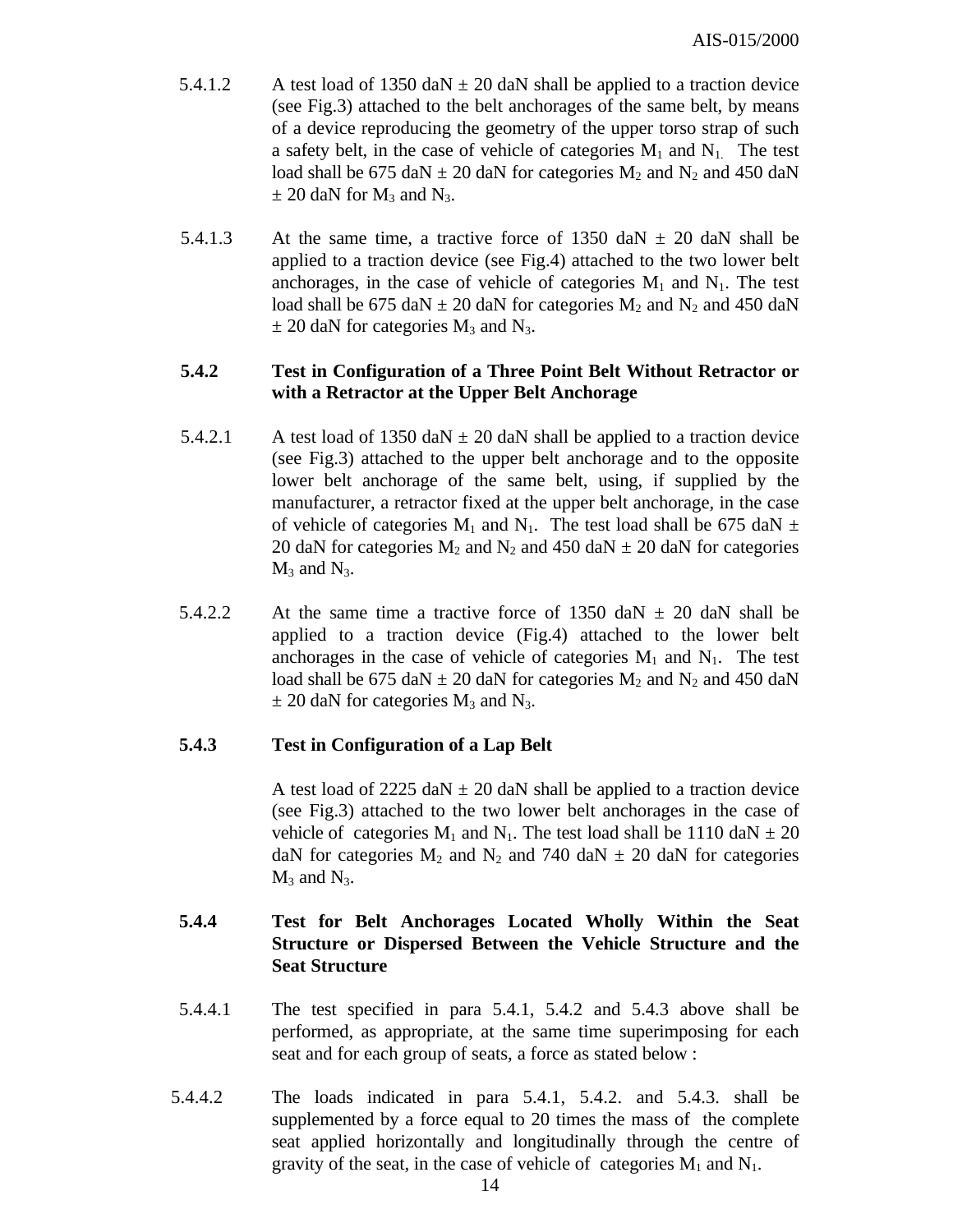The test load shall be equal to 10 times the weight of the complete seat for categories  $M_2$  and  $N_2$  and 6.6 times the weight of the complete seat for categories  $M_3$  and  $N_3$ .

#### **5.4.5 Test in Configuration of a Special-Type Belt**

- 5.4.5.1 A test load of 1350 daN  $\pm$  20 daN shall be applied to a traction device (see Fig.4) attached to the belt anchorages of such a safety belt by means of a device reproducing the geometry of the upper torso strap or straps.
- 5.4.5.2 At the same time, a tractive force of 1350 daN  $\pm$  20 daN shall be applied to a traction device (see Fig.5) attached to two lower belt anchorages, in the case of vehicle of categories  $M_1$  and N. The test load and tractive force shall be 675 daN  $\pm$  20 daN for categories M<sub>2</sub> and N<sub>2</sub> and 450 daN  $\pm$  20 daN for categories M<sub>3</sub> and N<sub>3</sub>.

#### **5.4.6 Test in the Case of Rearward-Facing Seats**

- 5.4.6.1 The anchorage points shall be tested according to the forces prescribed in Para 5.4.1, 5.4.2 or 5.4.3 as appropriate. In each case, the test load shall correspond to the load prescribed for  $M_3$  or  $N_3$  vehicle.
- 5.4.6.2 The test load shall be directed forward in relation to the seating position in question, corresponding to the procedure prescribed in Para 5.3.

#### **5.5 Inspection After Testing**

After testing any damage to the anchorages and structures supporting load during tests shall be noted.

**\*\*\*\*\*\*\*\*\*\*\*\*\***

#### **Explanatory Note :**

 This standard is based on ECE Regulation 14.02 "Uniform Provisions Concerning the Approval of Vehicles With Regard to Safety Belt Anchorages" and EEC Directive 76/115/EEC as amended by 96/38/EEC "Motor Vehicle Safety Belt Anchorages".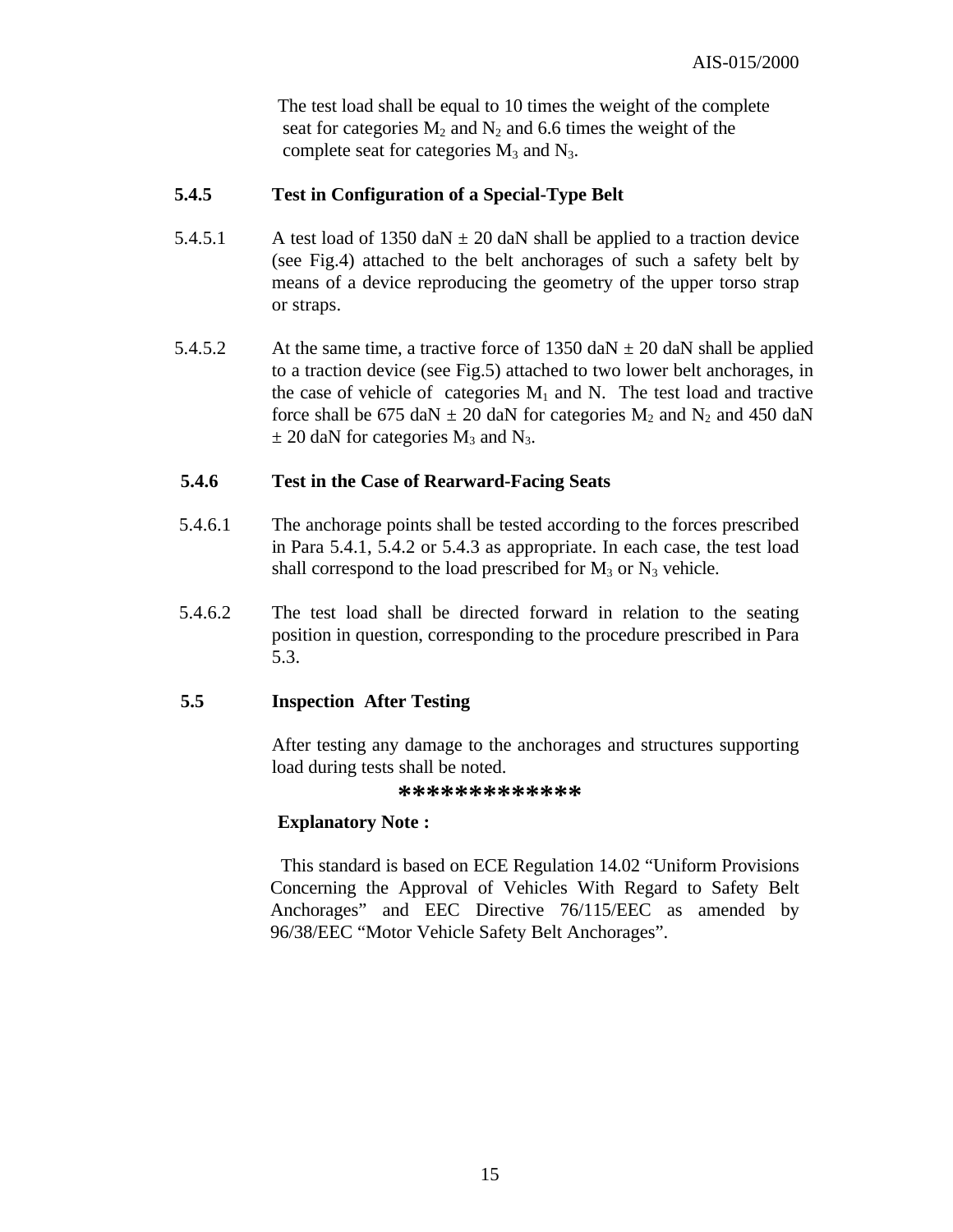

#### FIG 1 AREAS OF LOCATION OF EFFECTIVE BELT ANCHORAGES

ALL DIMENSIONS ARE IN mm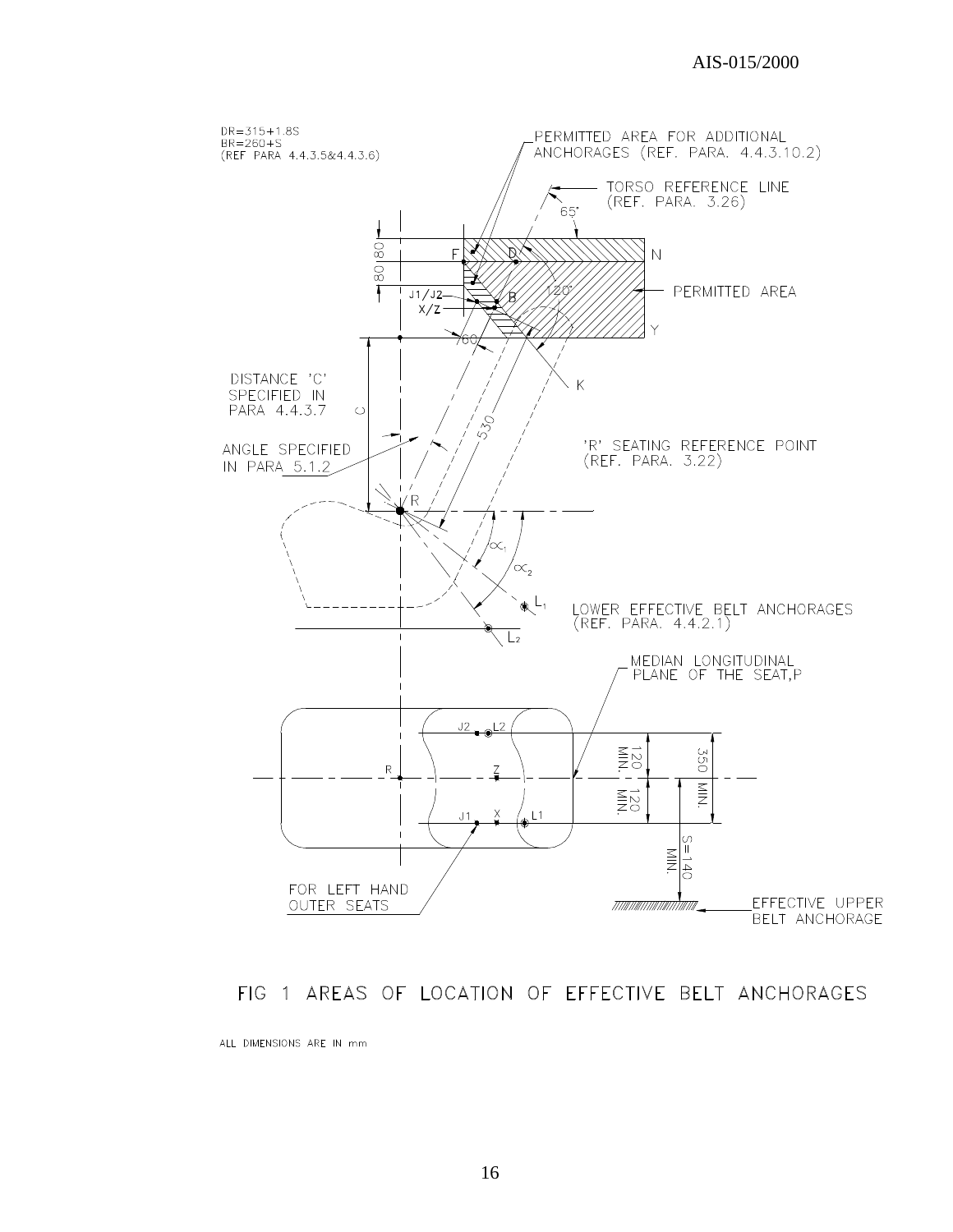

## **FIG 2 EFFECTIVE UPPER BELT ANCHORAGES CONFORMING TO PARA 4.4.3.11.1**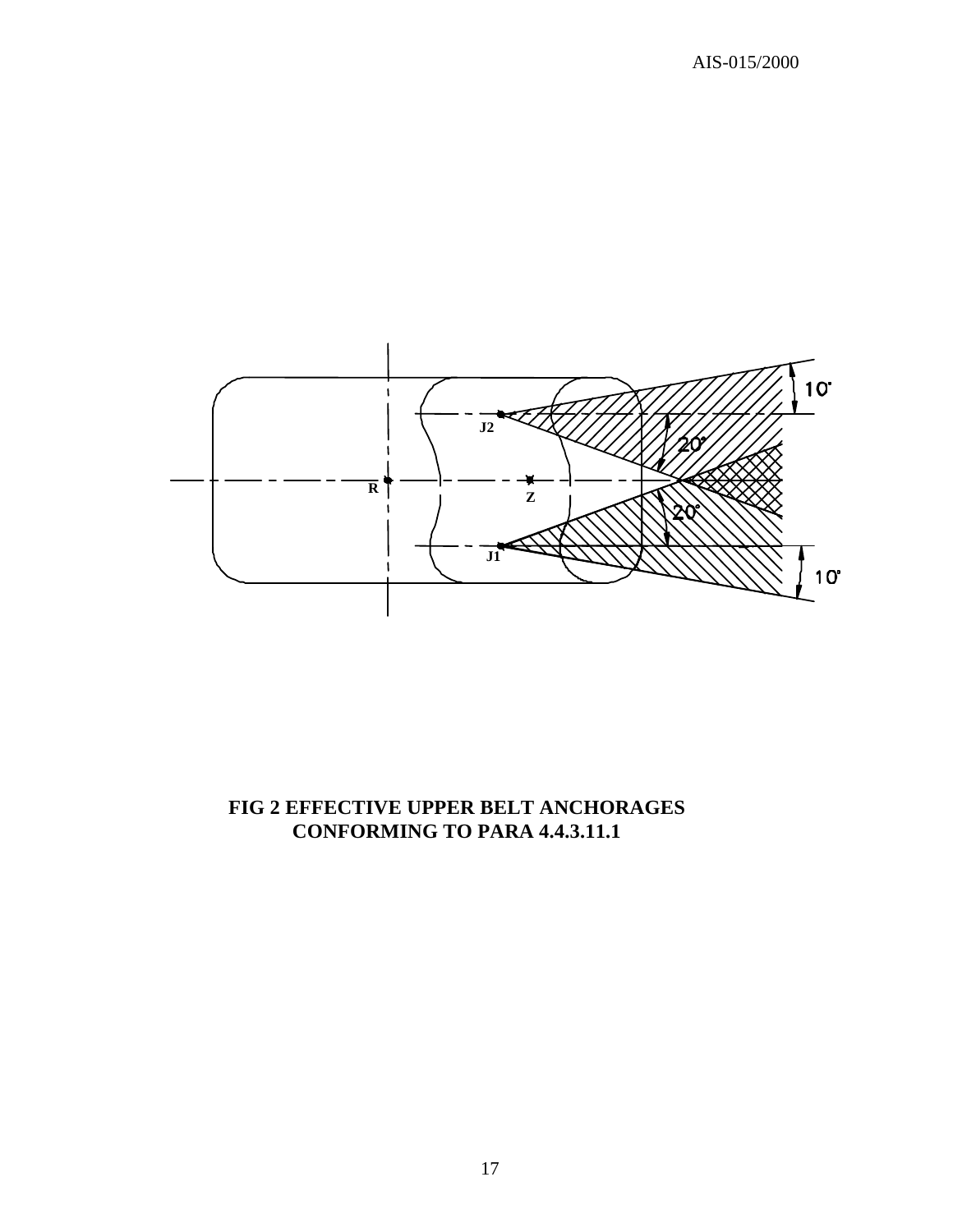

**FIG 3 TRACTION DEVICE (REF PARA 5.4.1.2, 5.4.2.1 & 5.4.3)**



**FIG 4 TRACTION DEVICE (REF PARA 5.4.1.3, 5.4.2.2 & 5.4.5.1)**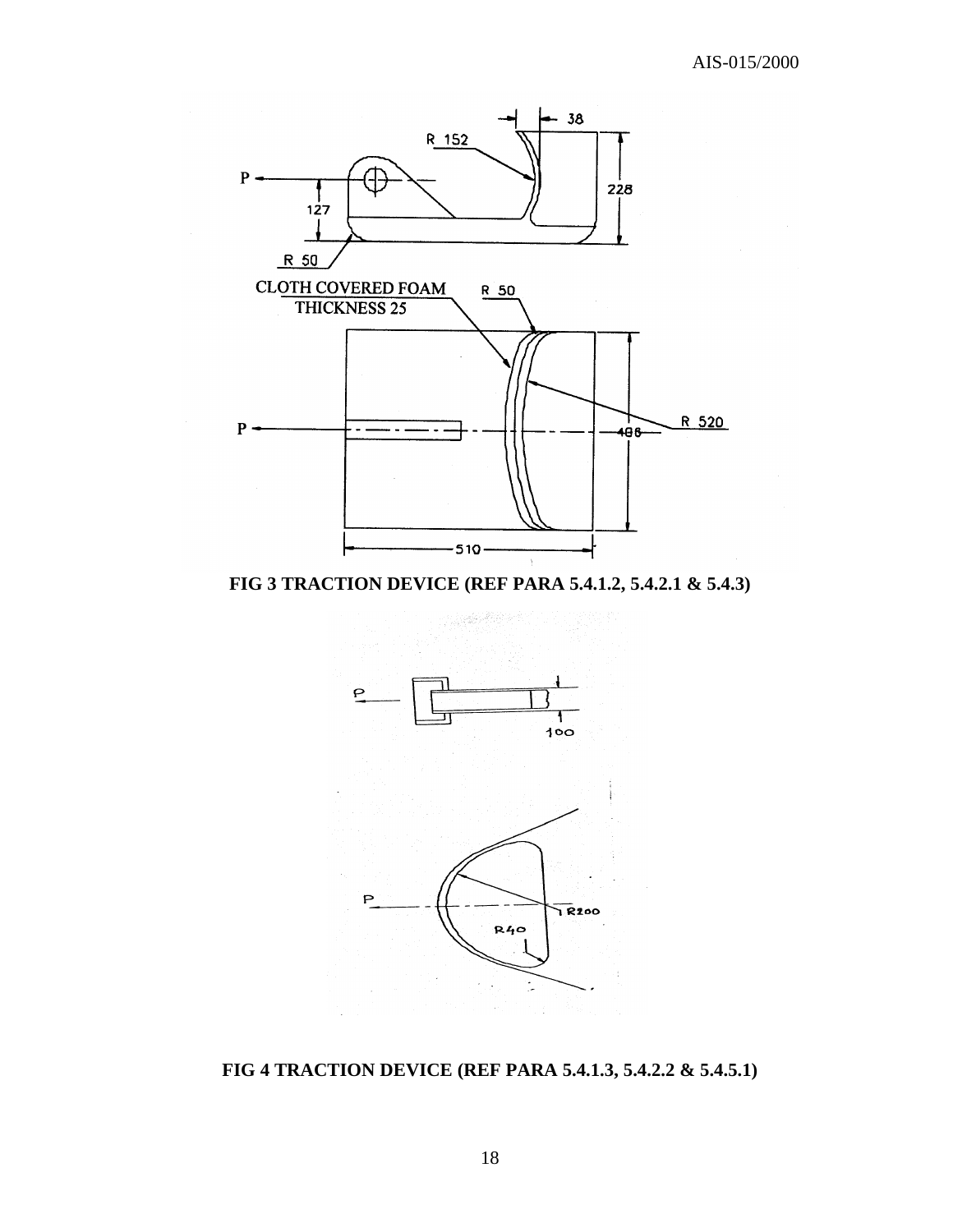

# **FIG 5 TRACTION DEVICE (REF PARA 5.4.5.2)**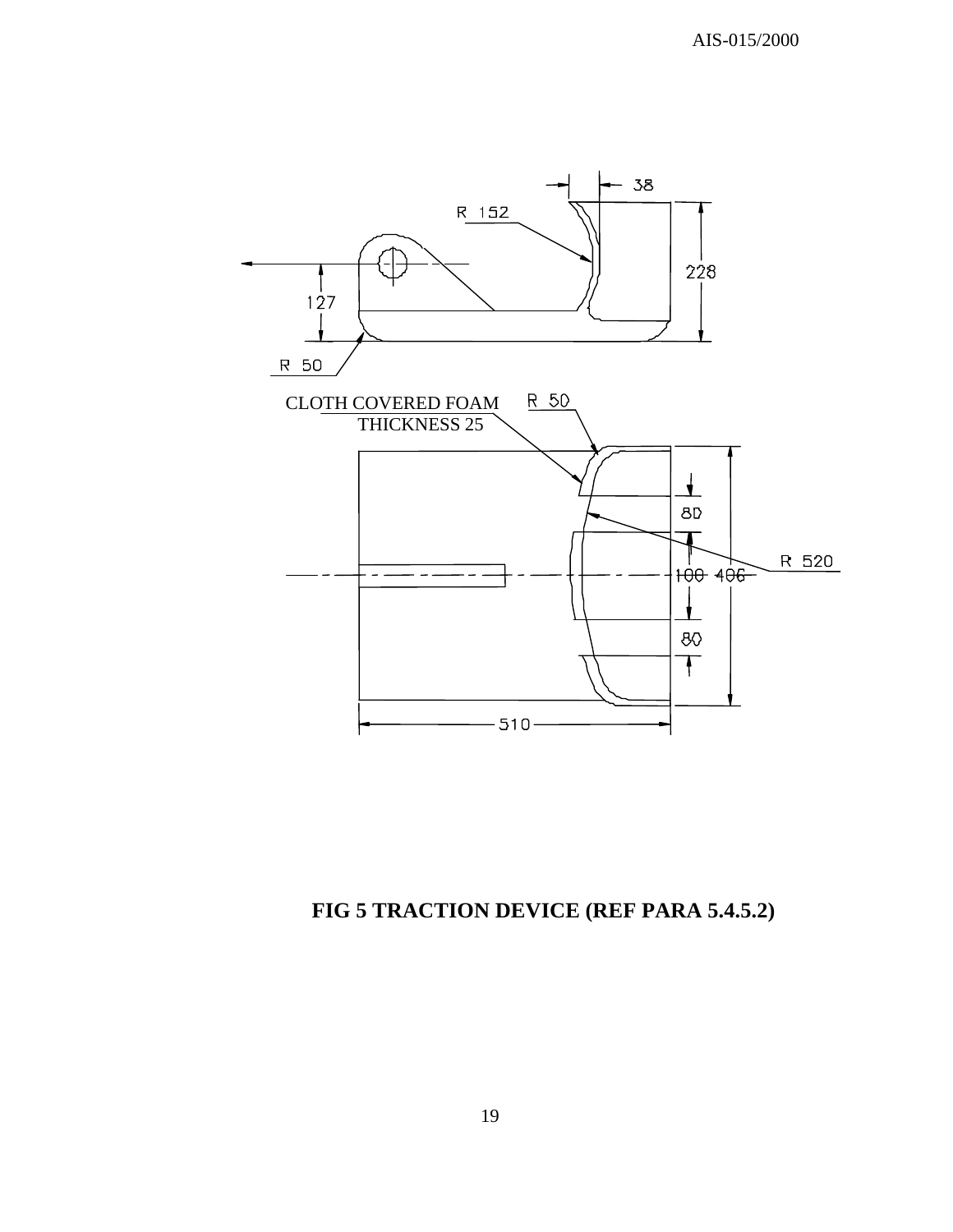## **ANNEXURE-I**

#### **AUTOMOTIVE VEHICLES : SAFETY BELT ANCHORAGES - SPECIFICATIONS**

#### **Technical Specifications Required to be Provided by Vehicle Manufacturer at the Time of Type of Evaluation Relevant to the Requirements of this Standard**

| 1. | Trade name or mark of the power-driven vehicle |  |  |                                                    |
|----|------------------------------------------------|--|--|----------------------------------------------------|
| 2. | Vehicle type                                   |  |  |                                                    |
| 3. | Manufacturer's name and address                |  |  |                                                    |
| 4. | $\mathbf{H}$                                   |  |  | applicable, name and address of the manufacturer's |
|    |                                                |  |  |                                                    |

5. Designation of the type of belts and retractors authorised for fitting to the anchorages with which vehicle is equipped :

|       |                   |                                                             |          |                                    | Anchorage on $(*)$              |
|-------|-------------------|-------------------------------------------------------------|----------|------------------------------------|---------------------------------|
|       |                   | <b>Anchorage Position</b>                                   |          | <b>Vehicle</b><br><b>Structure</b> | <b>Seat</b><br><b>Structure</b> |
| Front | Seat              | Right-hand {Lower anchorage {Outboard}<br>{Upper anchorage} | {Inboard |                                    |                                 |
|       | Middle<br>Seat    | {Lower Anchorage {Right}                                    | {Left    |                                    |                                 |
|       |                   | {Upper anchorage}                                           |          |                                    |                                 |
|       | Left-hand<br>Seat | {Lower anchorage {Outboard}<br>{Upper anchorage}            | {Inboard |                                    |                                 |
| Rear  |                   |                                                             |          |                                    |                                 |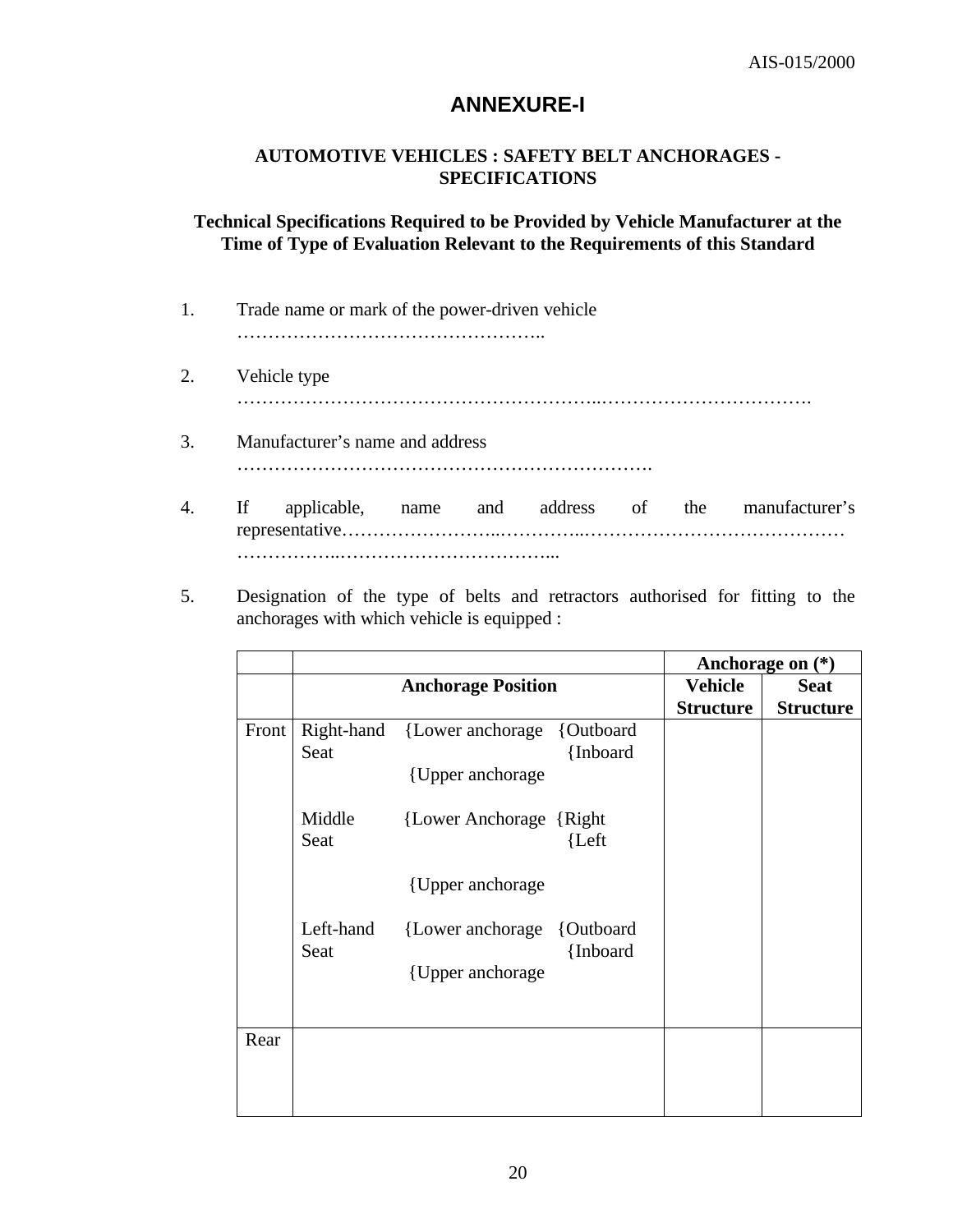|      | $(*)$                                                                                                 | Insert in the actual position the following letter(s) $\therefore$                                                                                                                                                                                                                                                                                                       |  |  |
|------|-------------------------------------------------------------------------------------------------------|--------------------------------------------------------------------------------------------------------------------------------------------------------------------------------------------------------------------------------------------------------------------------------------------------------------------------------------------------------------------------|--|--|
|      |                                                                                                       | "A" for a three-point belt,<br>"B" for lap belts,<br>"S" for special-type belts; in this case the type shall be stated under<br>'Remarks'<br>"Ar", "Br" or "Sr" for belts with retractors,<br>"Ae", "Be" or "Se" for belts with energy absorption device,<br>"Are", "Bre" or "Sre" for belts with retractors and energy absorption<br>devices on at least one anchorage. |  |  |
|      | Remarks                                                                                               |                                                                                                                                                                                                                                                                                                                                                                          |  |  |
|      |                                                                                                       |                                                                                                                                                                                                                                                                                                                                                                          |  |  |
| 6.   |                                                                                                       | Description of seats                                                                                                                                                                                                                                                                                                                                                     |  |  |
| 7.   | Description of the adjustment, displacement and locking systems either of the seat<br>or of its parts |                                                                                                                                                                                                                                                                                                                                                                          |  |  |
|      |                                                                                                       |                                                                                                                                                                                                                                                                                                                                                                          |  |  |
| 8.   | Description of seat anchorage                                                                         |                                                                                                                                                                                                                                                                                                                                                                          |  |  |
|      |                                                                                                       |                                                                                                                                                                                                                                                                                                                                                                          |  |  |
| 9.   |                                                                                                       | Description of particular type of safety-belt required in the case of an anchorage<br>located in<br>the seat structure or incorporating an energy-dissipating                                                                                                                                                                                                            |  |  |
| 10   |                                                                                                       | Documents to be furnished along with test request :                                                                                                                                                                                                                                                                                                                      |  |  |
| 10.1 |                                                                                                       | Drawings, diagrams and plans of the belt anchorages and of the vehicle structure.                                                                                                                                                                                                                                                                                        |  |  |
| 10.2 |                                                                                                       | Photographs of the belt anchorages and of the vehicle structure.                                                                                                                                                                                                                                                                                                         |  |  |
| 10.3 |                                                                                                       | Drawings, diagrams and plans of the seats, their anchorages on the vehicle,<br>of the adjustment and displacement systems of the seats and their parts, and<br>their locking devices.                                                                                                                                                                                    |  |  |
| 10.4 |                                                                                                       | Photographs of the seats, their anchorages, the adjustment and displacement                                                                                                                                                                                                                                                                                              |  |  |

**\*\*\*\*\*\*\*\*\*\***

systems of the seats and their parts, and their locking devices.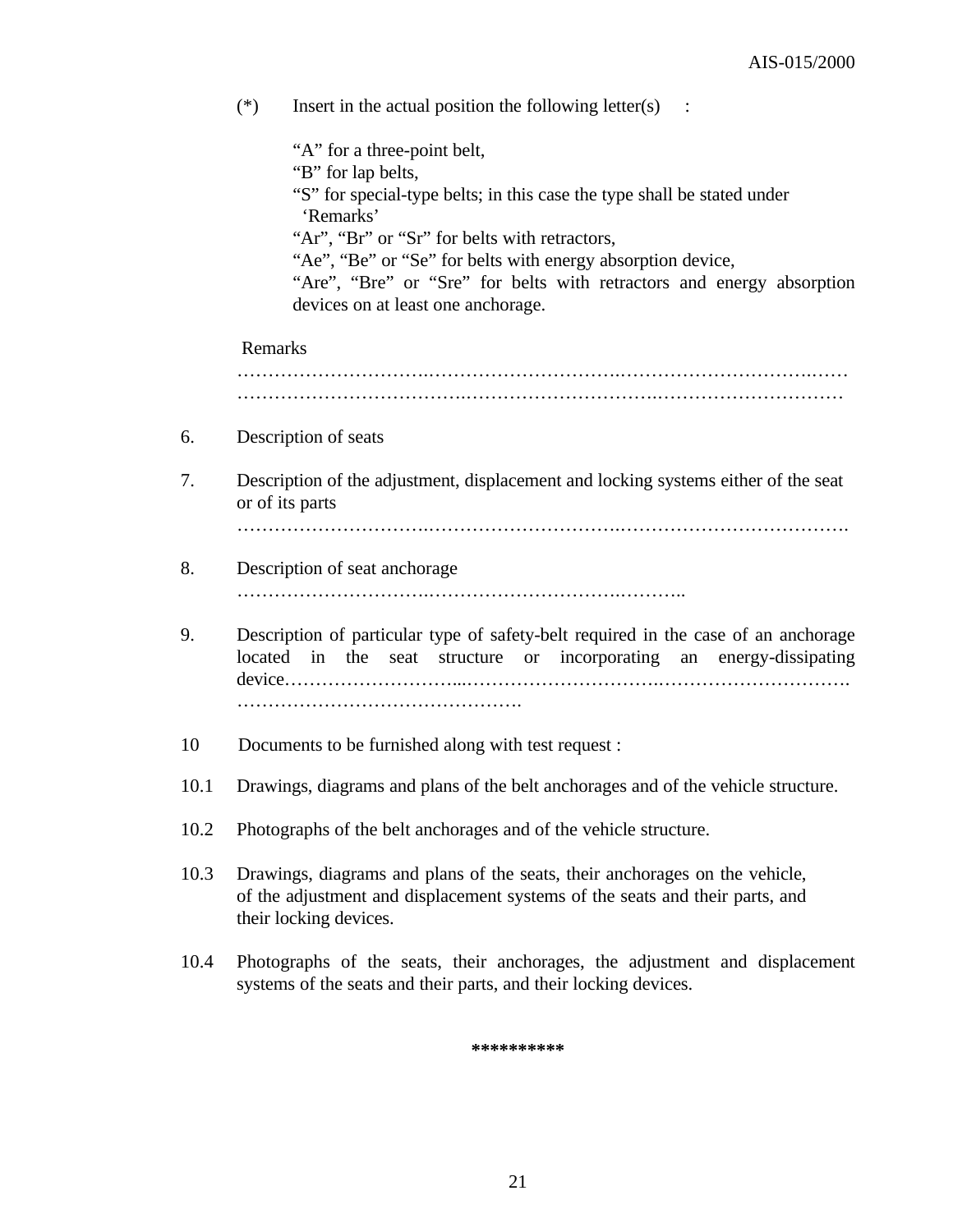#### **ANNEXURE-II**

## **MEMBERS OF THE PANEL ON SEATS, SEAT BELT ANCHORAGES, SEAT ANCHORAGES AND HEAD RESTRAINTS**

| 01 | Mr.S.Raju<br>Sr. Deputy Director<br>ARAI<br>Post Box 832<br>Pune - 411 004                                                                                  | - Convenor | FAX: 5434190<br>E-Mail: sraju.shl@araiindia.com   |
|----|-------------------------------------------------------------------------------------------------------------------------------------------------------------|------------|---------------------------------------------------|
| 02 | Mr.S.Purushothaman<br>Department Manager<br>Maruti Udyog Ltd.<br>Palam-Gurgaon Road<br><b>Gurgaon - 122 015</b>                                             |            | FAX: 0124-341304<br>E-Mail: spurush@mul.co.in     |
| 03 | Mr.S.Pal<br>Scientist 'C'<br>Vehicle Research & Devpt. Establishment<br>P.O.Vahannagar<br>Ahmednagar - 414 006                                              |            | FAX: 0241-341410<br>E-Mail: root@dvrde.ren.nic.in |
| 04 | Mr.J.R.Kapoor<br><b>Under Secretary</b><br>Ministry of Surface Transport<br>Transport Bhawan, 1, Parliament Street<br><b>New Delhi - 110 001</b>            |            | FAX: 011-3715195                                  |
| 05 | Mr.B.S.Kausthubhan<br>Vice President - Engg.<br>Tata Johnson Controls Automotive Ltd.<br>Plot No.1, S. No.235/245, Hinjewadi, Tal. Mulshi<br>Pune - 411 027 |            | FAX: 925-32638<br>E-Mail: bskaustubhan@tjc.co.in  |
| 06 | Mr.P.K.Kamat<br>Divisional Manager - Cab Design (ERC)<br>Tata Engg. & Locomotive Co. Ltd.<br>Pimpri<br>Pune - 411 018                                       |            | FAX: 772308<br>E-Mail: pds12076@telco.co.in       |
| 07 | Mr.R.R.G.Menon<br>Sr. Manager (PE&T)<br>Ashok Leyland Ltd.<br>Ennore<br><b>Chennai</b> - 600 057                                                            |            | FAX: 044-543137                                   |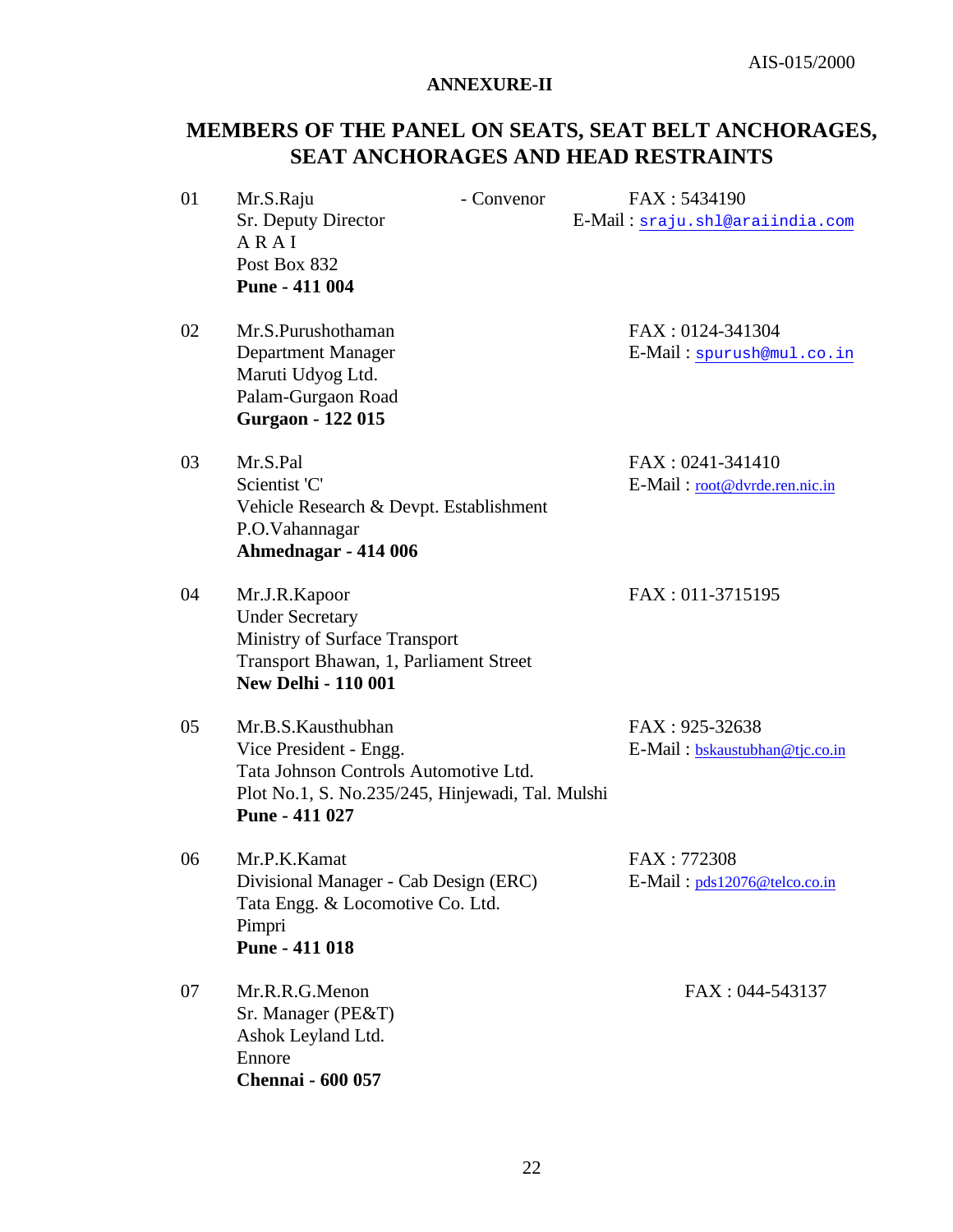| 08 | Mr.Z.A.Mujawar<br>Dy. General Manager - Veh. & Comp. Testing<br>mujawar.zia@mahindra.co.in<br>Mahindra & Mahindra Ltd.<br>89, MIDC, Satpur<br><b>Nashik - 422 007</b>            | FAX: 0253-352302<br>E-Mail:                               |
|----|----------------------------------------------------------------------------------------------------------------------------------------------------------------------------------|-----------------------------------------------------------|
| 09 | Mr. Kailas Dandgaval<br><b>Product Engineer</b><br>Mahindra Ford India Ltd.<br><b>TNPL Building</b><br>35, Anna Salai, Guindy<br><b>Chennai - 600 032</b>                        | FAX NO.044-2353756<br>E-MAIL : dkailas@ford.com           |
| 10 | Mr.Narayan Menon<br>Manager – Marketing<br>Eicher Motors Ltd.<br>102, Indl. Area No.1<br><b>Pithampur - 454 775</b><br>Dist. Dhar (MP)                                           | FAX: 07292-53109<br>E-Mail: nmenon@empeicher.eicher.co.in |
| 11 | Mr.H.Chandiramani<br>Sr. General Manager - R&D<br>Bajaj Tempo Ltd.<br>Akurdi<br>Pune - 411 035                                                                                   | FAX: 7473017                                              |
| 12 | Mr.P.N.Rangan<br><b>Technical Adviser</b><br>Volvo India Pvt. Ltd.<br>201, Embassy Square<br>148, Infantry Road<br><b>Bangalore - 560 001</b>                                    | FAX: 080-2254740                                          |
| 13 | Mr.Rahul Goyal<br>Asst. Manager - R&D<br>Krishna Maruti Ltd.<br>40 KM, NH-8, Delhi-Jaipur Highway<br><b>Village Narsinghpur</b><br><b>Gurgaon - 122 001</b>                      | FAX: 0124-329618<br>E-Mail: kmlworks@ndf.vsnl.net.in      |
| 14 | Mr.Koshy Cherail<br><b>Asst. Director</b><br>Society of Indian Automobile Mfrs.<br>Core 4-B, Zone-IV, 5th Floor<br>India Habitat Centre, Lodi Road<br><b>New Delhi - 110 003</b> | FAX: 011-4648222<br>E-Mail: siamsoc@boi.net.in            |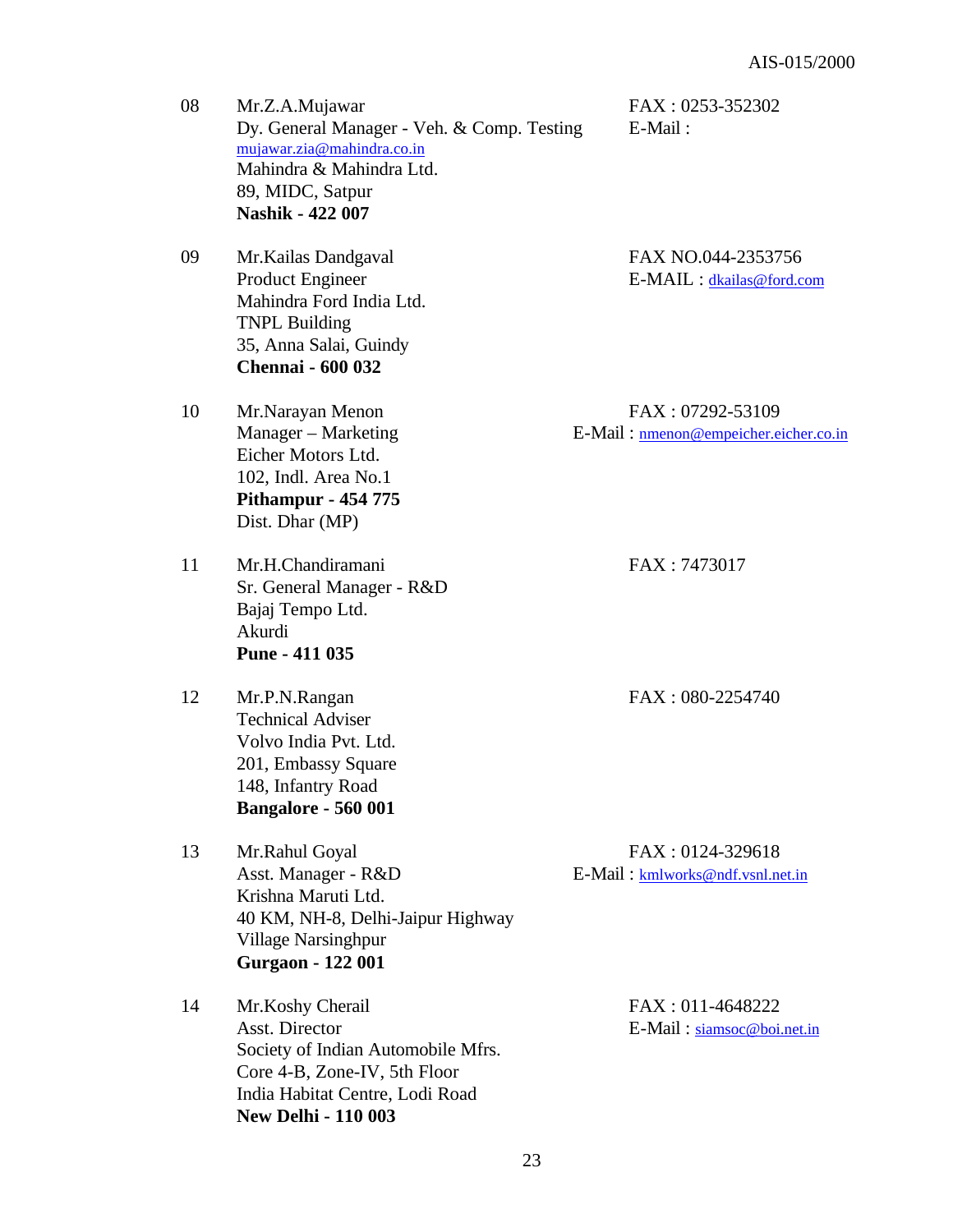15 Mr.G.P.Banerji FAX : 011-5593189 Executive Officer E-Mail :  $\frac{1}{\text{mean@vsnl.com}}$  Automotive Component Manugacturers of India 203-205, Kirti Deep Building Nangal Raya Business Centre  **New Delhi - 110 046** 16 Mr.Raghu Oruganty FAX : 022-8515425 Director of Engineering – India Operations E-Mail : learind@vsnl.com Lear Seating Pvt. Ltd. III Floor, A Wing, Oberoi Garden Estate Off. Saki Vihar Road Chandivli, Andheri (E)  **Mumbai - 400 072** 17 Mr.P.C.Barjatia FAX : 795426 Scientist 'D' E-Mail : director.cirt@gems.vsnl.net.in Central Institute of Road Transport Bhosari  **Pune - 411 026** 18 Mr. Yogesh N. Kale FAX : 04344-20279 Asst. General Manager - R&D E-Mail : yn.kale@hgl.co.in Harita Grammer Ltd. Hosur Thally Road, Belagondapalli  **Hosur - 636 114** 19 Mr.Kulwant S.Wilkhu FAX : 0181-253282 Director - Engg. & Marketing Sutlej Coach Builders Pvt. Ltd. 5th KM Stone, Kapurthala Road  **Jalandhar - 144 002** 20 Mr.V.Kapur Mr.A.D.Tare FAX : 02676-47192 President Manager–QA&DD E-Mail:vijayjyot@wilnetonline.net Vijayjyot Seats Ltd. Plot No.318, Village Baska Tal. Halol, Dist. Panchmahal **GUJARAT – 389 350**

**\*\*\*\*\*\*\*\*\***